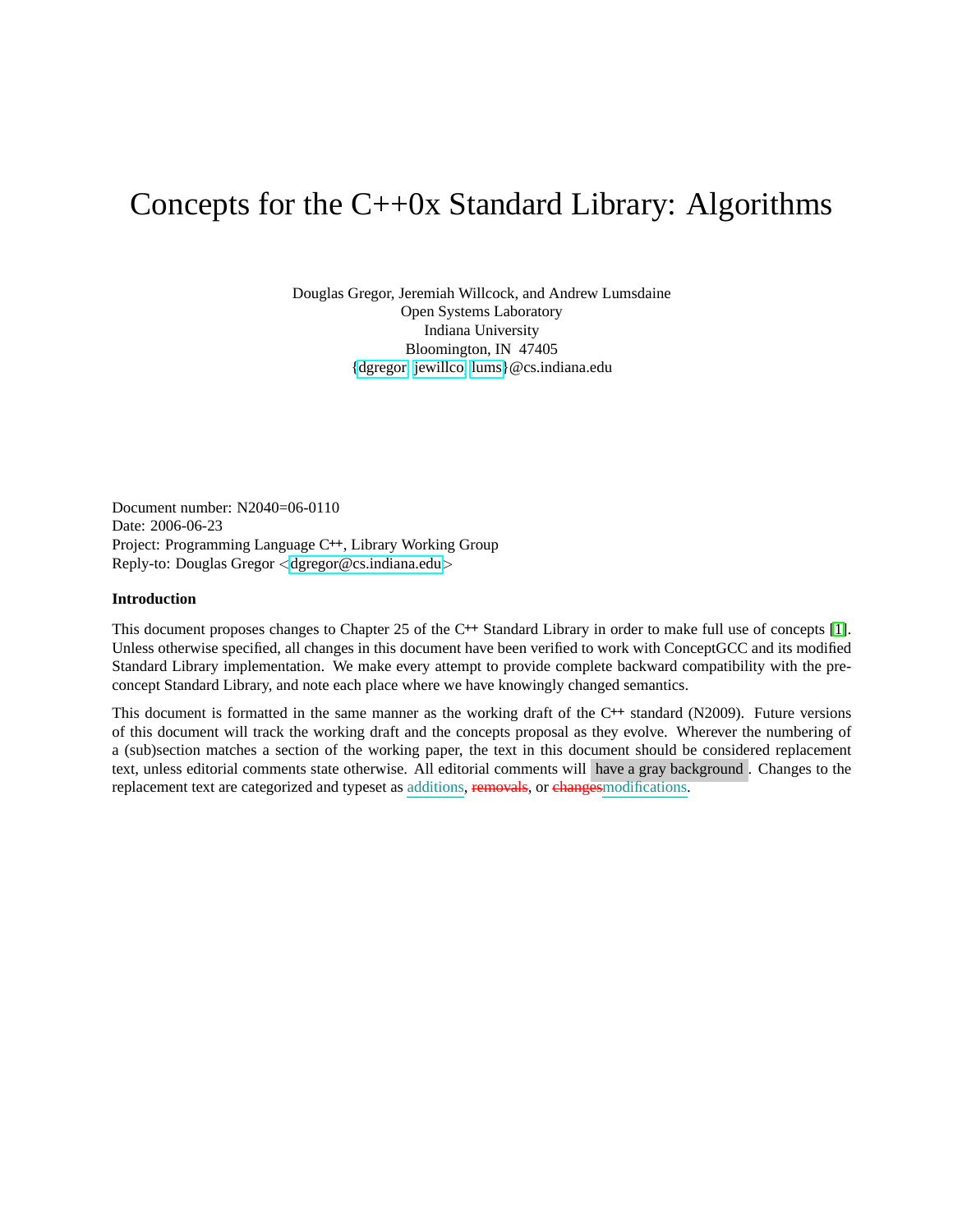# **Chapter 25 Algorithms library [lib.algorithms]**

- 1 This clause describes components that C**++** programs may use to perform algorithmic operations on containers (clause **??**) and other sequences.
- 2 The following subclauses describe components for non-modifying sequence operation, modifying sequence operations, sorting and related operations, and algorithms from the ISO C library, as summarized in Table [1.](#page-1-0)

| <b>Subclause</b>                       | Header(s)               |
|----------------------------------------|-------------------------|
| 25.1 Non-modifying sequence operations |                         |
| 25.2 Mutating sequence operations      | <algorithm></algorithm> |
| 25.3 Sorting and related operations    |                         |
| ?? C library algorithms                | <cstdlib></cstdlib>     |

<span id="page-1-0"></span>

| Table 1: Algorithms library summary |  |
|-------------------------------------|--|
|                                     |  |

# **Header** <algorithm> **synopsis**

# Note: Provide an updated synopsis!

- 3 All of the algorithms are separated from the particular implementations of data structures and are parameterized by iterator types. Because of this, they can work with program-defined data structures, as long as these data structures have iterator types satisfying the assumptions on the algorithms.
- 4 Throughout this clause, the names of template parameters are used to express type requirements. If an algorithm's template parameter is InputIterator, InputIterator1, or InputIterator2, the actual template argument shall satisfy the requirements of an input iterator (24.1.1). If an algorithm's template parameter is OutputIterator, OutputIterator1, or OutputIterator2, the actual template argument shall satisfy the requirements of an output iterator (24.1.2). If an algorithm's template parameter is ForwardIterator, ForwardIterator1, or ForwardIterator2, the actual template argument shall satisfy the requirements of a forward iterator (24.1.3). If an algorithm's template parameter is BidirectionalIterator, BidirectionalIterator1, or BidirectionalIterator2, the actual template argument shall satisfy the requirements of a bidirectional iterator (24.1.4). If an algorithm's template parameter is RandomAccessIterator, RandomAccessIterator1, or RandomAccessIterator2, the actual template argument shall satisfy the requirements of a random-access iterator (24.1.5).
- 5 If an algorithm's Effects section says that a value pointed to by any iterator passed as an argument is modified, then that algorithm has an additional type requirement: The type of that argument shall satisfy the requirements of a mutable iterator (24.1). [ Note: this requirement does not affect arguments that are declared as OutputIterator, OutputIterator1, or OutputIterator2, because output iterators must always be mutable. – end note]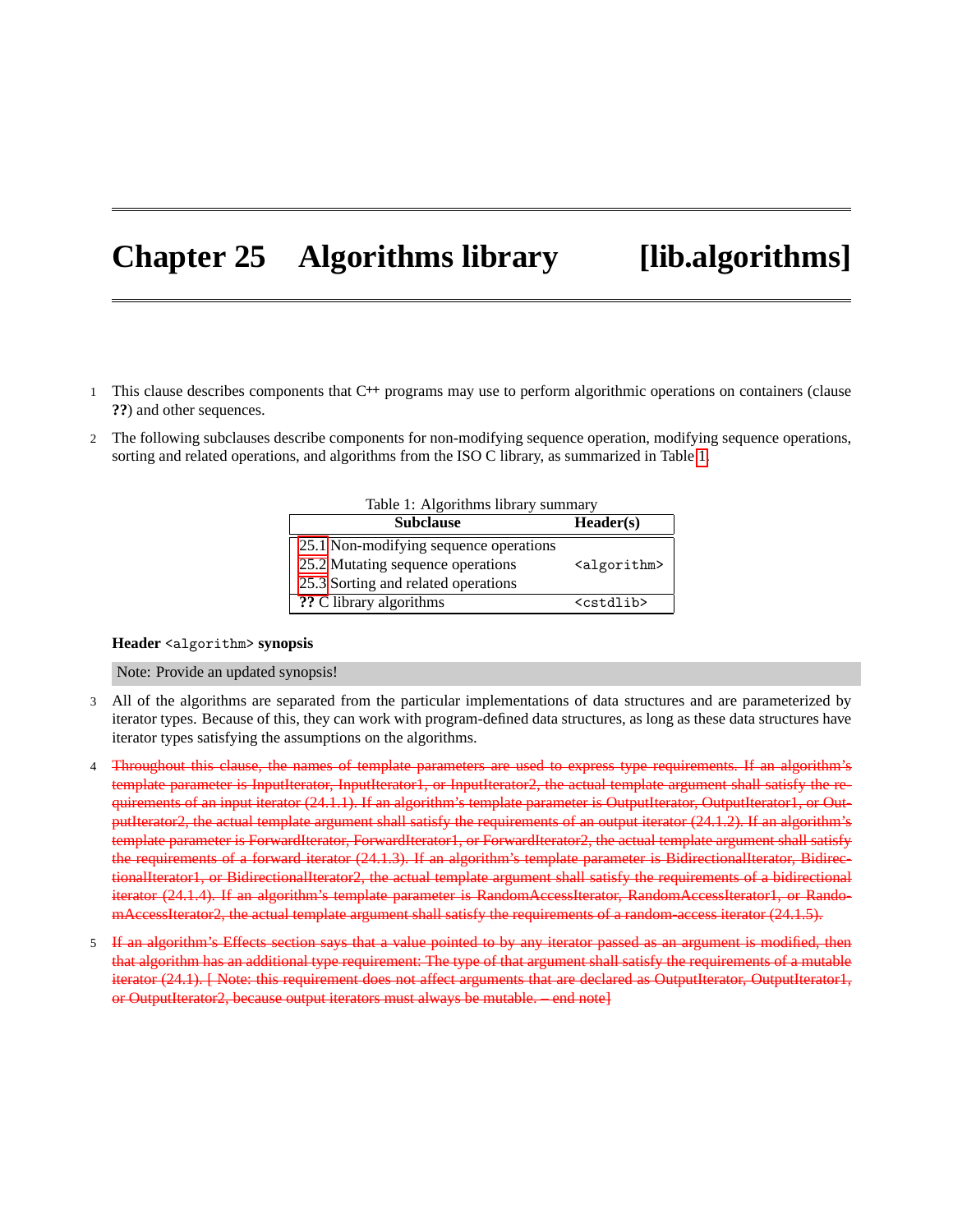- <sup>6</sup> Both in-place and copying versions are provided for certain algorithms.[1\)](#page-2-1) When such a version is provided for *algorithm* it is called *algorithm\_copy*. Algorithms that take predicates end with the suffix \_if (which follows the suffix \_copy).
- 7 The Predicate parameter is used whenever an algorithm expects a function object that when applied to the result of dereferencing the corresponding iterator returns a value testable as true. In other words, if an algorithm takes Predicate pred as its argument and first as its iterator argument, it should work correctly in the construct if (pred(\*first)){...}. The function object pred shall not apply any non-constant function through the dereferenced iterator. This function object may be a pointer to function, or an object of a type with an appropriate function call operator.
- 8 The BinaryPredicate parameter is used whenever an algorithm expects a function object that when applied to the result of dereferencing two corresponding iterators or to dereferencing an iterator and type T when T is part of the signature returns a value testable as true. In other words, if an algorithm takes BinaryPredicate binary\_pred as its argument and first1 and first2 as its iterator arguments, it should work correctly in the construct if (binary\_pred(\*first1, \*first2)){...}. BinaryPredicate always takes the first iterator type as its first argument, that is, in those cases when T value is part of the signature, it should work correctly in the context of if (binary\_pred(\*first1, value)){...}. binary\_pred shall not apply any non-constant function through the dereferenced iterators.
- 9 [*Note:* Unless otherwise specified, algorithms that take function objects as arguments are permitted to copy those function objects freely. Programmers for whom object identity is important should consider using a wrapper class that points to a noncopied implementation object, or some equivalent solution. *— end note* ]
- 10 When the description of an algorithm gives an expression such as \*first == value for a condition, the expression shall evaluate to either true or false in boolean contexts.
- 11 In the description of the algorithms operators + and are used for some of the iterator categories for which they do not have to be defined. In these cases the semantics of  $a+n$  is the same as that of

```
\{ X \text{tmp} = a;advance(tmp, n);
  return tmp;
}
```
and that of b-a is the same as of

```
return distance(a, b);
```
# <span id="page-2-0"></span>**25.1 Non-modifying sequence operations [lib.alg.nonmodifying]**

# **25.1.1 For each [lib.alg.foreach]**

The standard does not state whether the function object takes a value of the iterator's value type or reference type. The SGI STL documentation says it's the value type, but that conflicts with user expectations that they are operating on references. Also, "the result of dereferencing every iterator..." is the reference type, not the value type. Therefore, we have chosen to use the reference type.

```
template<InputIterator Iter, Callable1<Iter::reference> Function>
 Function for_each(Iter first, Iter last, Function f);
```
<span id="page-2-1"></span><sup>&</sup>lt;sup>1)</sup> The decision whether to include a copying version was usually based on complexity considerations. When the cost of doing the operation dominates the cost of copy, the copying version is not included. For example, sort\_copy is not included because the cost of sorting is much more significant, and users might as well do copy followed by sort.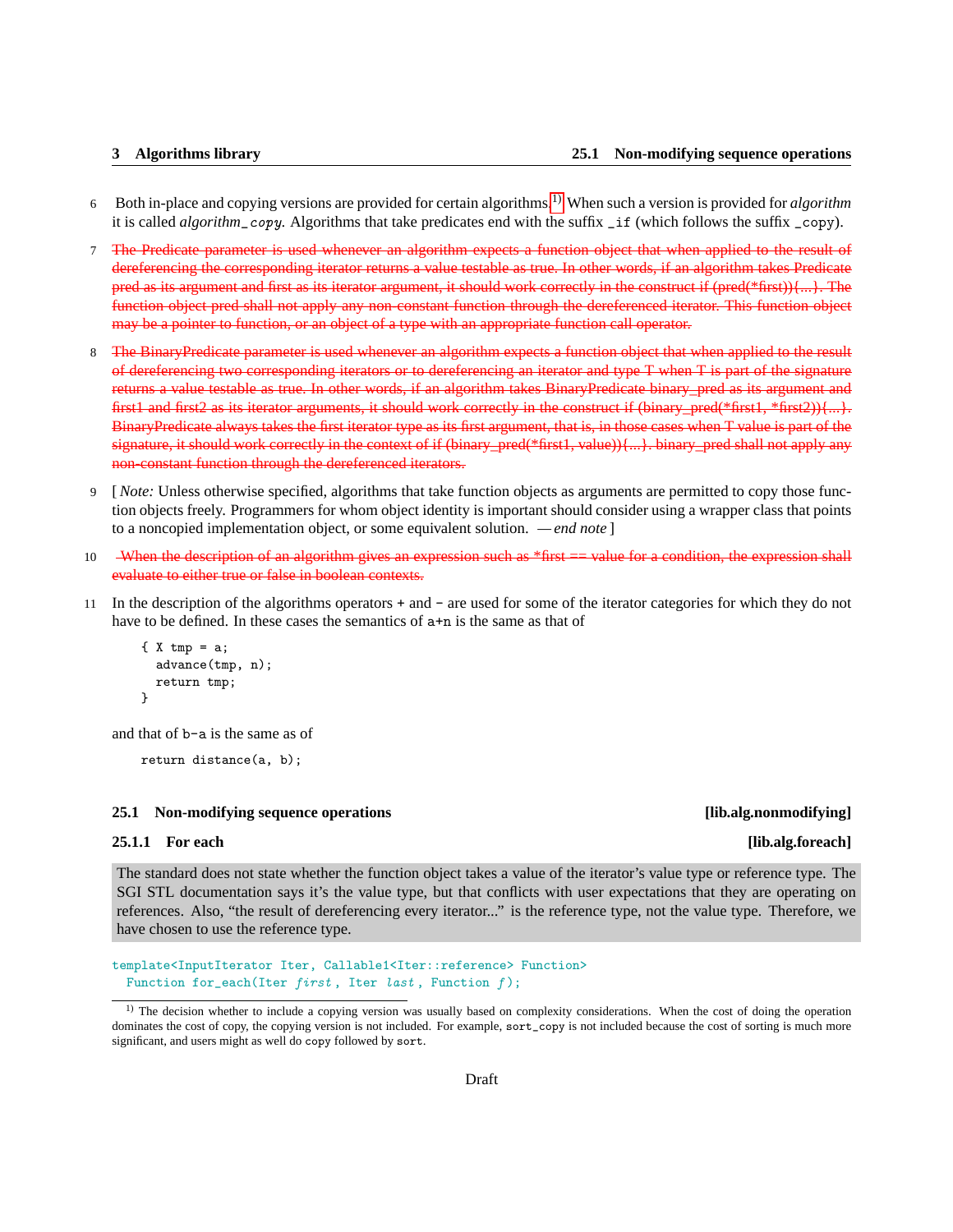- 
- 1 *Effects:* Applies f to the result of dereferencing every iterator in the range [first, last), starting from first and proceeding to  $last - 1$ .
- 2 *Returns:* f .
- 3 *Complexity:* Applies f exactly last first times.
- 4 Notes: If f returns a result, the result is ignored.

### **25.1.2 Find [lib.alg.find]**

```
template<InputIterator Iter, class T>
  where EqualityComparable<Iter::reference, T>
 Iter find(Iter first, Iter last, const T& value);
```
template<InputIterator Iter, Predicate<Iter::reference> Pred> Iter find\_if(Iter first, Iter last, Pred pred);

- 1 *Returns:* The first iterator i in the range [first, last) for which the following corresponding conditions hold: \*i == value,  $pred$  (\*i) != false. Returns last if no such iterator is found.
- 2 *Complexity:* At most last first applications of the corresponding predicate.

# **25.1.3 Find End [lib.alg.find.end]**

```
template<ForwardIterator Iter1, ForwardIterator Iter2>
  where EqualityComparable<Iter1::reference, Iter2::reference>
 Iter1 find_end(Iter1 first1 , Iter1 last1 ,
                 Iter2 first2, Iter2 last2);
template<ForwardIterator Iter1, ForwardIterator Iter2,
         BinaryPredicate<Iter1::reference, Iter2::reference> Pred>
  Iter1 find_end(Iter1 first1 , Iter1 last1 ,
                 Iter2 first2, Iter2 last2,
                 Pred pred);
```
- 1 *Effects:* Finds a subsequence of equal values in a sequence.
- 2 *Returns:* The last iterator i in the range [first1, last1 (last2 first2)) such that for any nonnegative integer  $n \leq (last2 - first2)$ , the following corresponding conditions hold:  $*(i + n) == *$ first2 + n),  $pred$  (\*(i + n), \*(first2 + n)) != false. Returns last1 if no such iterator is found.
- 3 *Complexity:* At most (last2 first2) \* (last1 first1 (last2 first2) + 1) applications of the corresponding predicate.

# **25.1.4 Find First [lib.alg.find.first.of]**

This text assumes that the proposed resolution to DR 576 is accepted, weakening the requirements on the first type parameter (Iter1) to Input Iterator.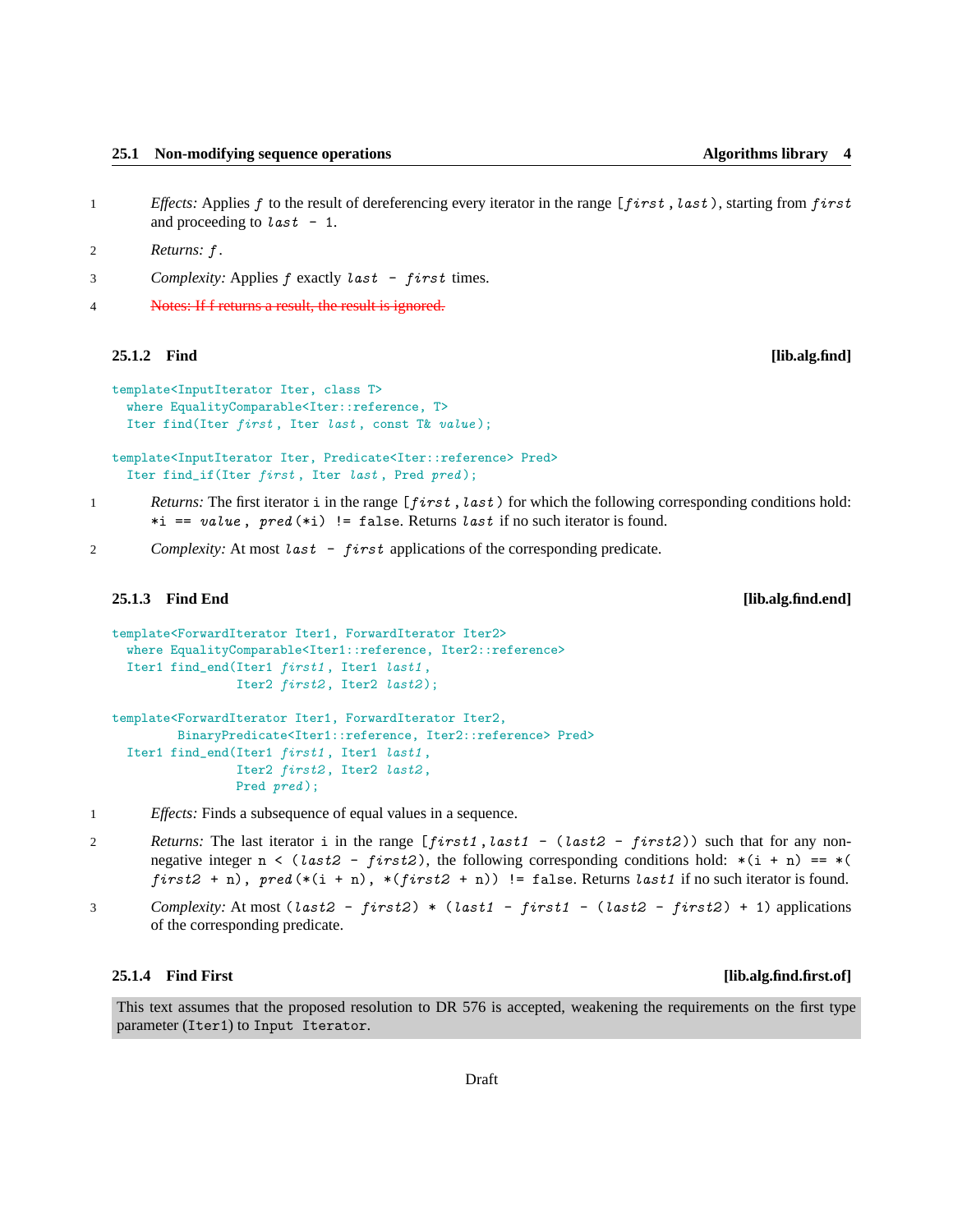```
template<InputIterator Iter1, ForwardIterator Iter2>
  where EqualityComparable<Iter1::reference, Iter2::reference>
  Iter1 find_first_of(Iter1 first1 , Iter1 last1 ,
                      Iter2 first2, Iter2 last2);
template<InputIterator Iter1, ForwardIterator Iter2,
         BinaryPredicate<Iter1::reference, Iter2::reference> Pred>
  Iter1 find_first_of(Iter1 first1 , Iter1 last1 ,
                      Iter2 first2, Iter2 last2,
                      Pred pred);
```
1 *Effects:* Finds an element that matches one of a set of values.

- 2 *Returns:* The first iterator i in the range [first1, last1) such that for some iterator j in the range [first2, *last2*) the following conditions hold: \*i == \*j, pred (\*i,\*j) != false. Returns *last1* if no such iterator is found.
- 3 *Complexity:* At most (last1-first1) \* (last2-first2) applications of the corresponding predicate.

## **25.1.5 Adjacent find [lib.alg.adjacent.find]**

```
template<ForwardIterator Iter>
  where EqualityComparable<Iter::reference>
  Iter adjacent_find(Iter first, Iter last);
```
template<ForwardIterator Iter, BinaryPredicate<Iter1::reference, Iter2::reference> Pred> Iter adjacent\_find(Iter first, Iter last, Pred pred);

- 1 *Returns:* The first iterator i such that both i and i + 1 are in the range [first, last) for which the following corresponding conditions hold:  $*$ i ==  $*(i + 1)$ ,  $pred(*i, *(i + 1))$  != false. Returns last if no such iterator is found.
- 2 *Complexity:* For a nonempty range, exactly  $min((i first) + 1, (last first) 1)$  applications of the corresponding predicate, where i is adjacent\_find's return value.

### **25.1.6 Count [lib.alg.count]**

```
template<InputIterator Iter, class T>
 where EqualityComparable<Iter::reference, T>
 Iter::difference_type count(Iter first , Iter last , const T& value );
template<InputIterator Iter, Predicate<Iter::reference> Pred>
  Iter::difference_type count_if(Iter first , Iter last , Pred pred );
```
- 1 *Effects:* Returns the number of iterators i in the range [first, last) for which the following corresponding conditions hold:  $*$ i == value, pred  $(*$ i) != false.
- 2 *Complexity:* Exactly *last first applications* of the corresponding predicate.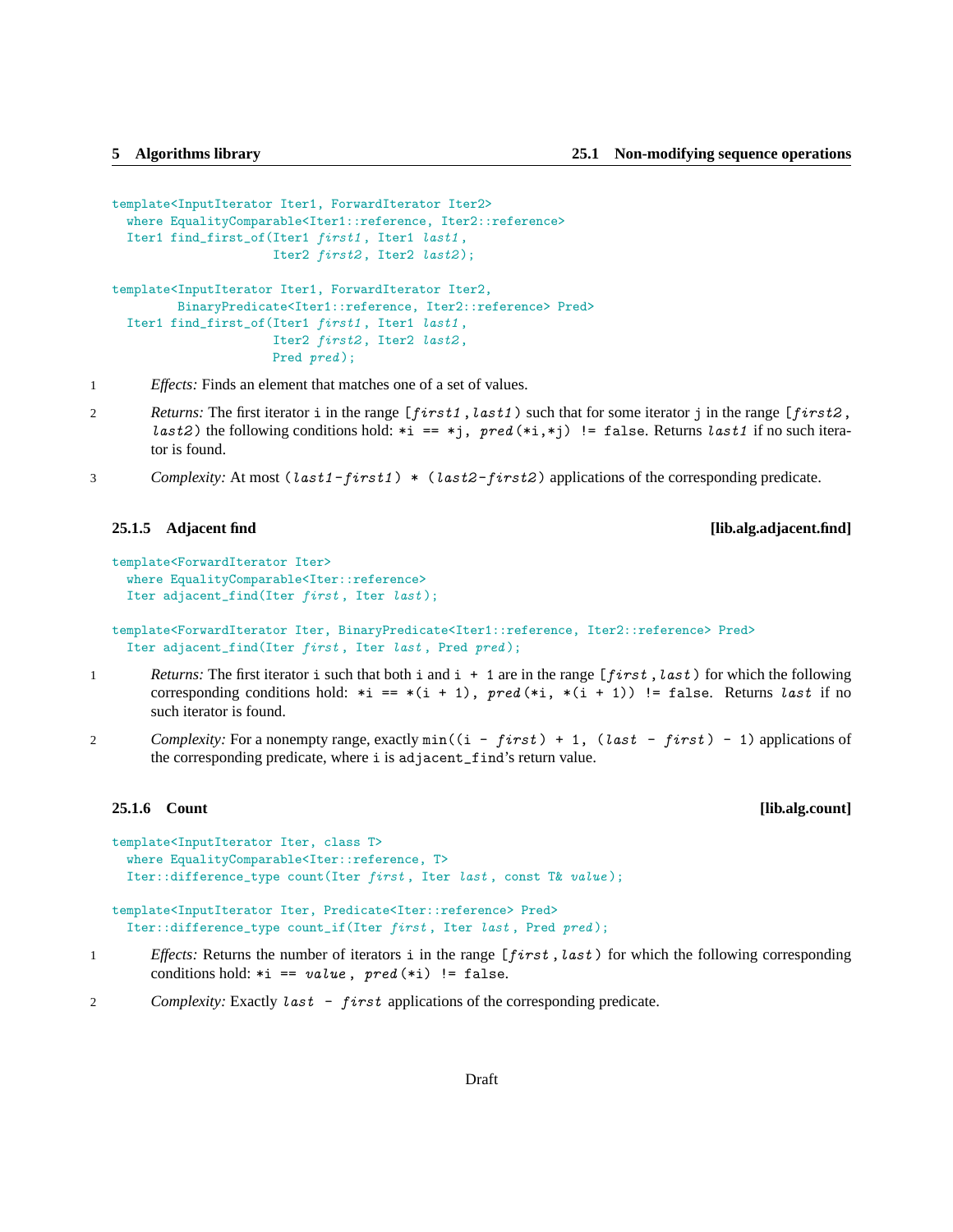**25.1 Non-modifying sequence operations Algorithms library 6**

### **25.1.7 Mismatch [lib.mismatch]**

```
template<InputIterator Iter1, InputIterator Iter2>
 where EqualityComparable<Iter1::reference, Iter2::reference>
 pair<Iter1, Iter2> mismatch(Iter1 first1, Iter1 last1,
                              Iter first2);
template<InputIterator Iter1, InputIterator Iter2,
```

```
BinaryPredicate<Iter1::reference, Iter2::reference> Pred>
pair<Iter1, Iter2> mismatch(Iter1 first1, Iter2 last1,
                           Iter2 first2, Pred pred);
```

```
1 Returns: A pair of iterators i and j such that j == first2 + (i - first1) and i is the first iterator in the
        range [first1, last1) for which the following corresponding conditions hold:
```
 $!(*i == *(first2 + (i - first1)))$  $pred (*i, *(first2 + (i - first1))) == false$ 

Returns the pair last1 and  $first2 + (last1 - first1)$  if such an iterator i is not found.

2 *Complexity:* At most *last1* - *first1* applications of the corresponding predicate.

```
25.1.8 Equal [lib.alg.equal]
```

```
template<InputIterator Iter1, InputIterator Iter2>
 where EqualityComparable<Iter1::reference, Iter2::reference>
 bool equal(Iter1 first1, Iter1 last1,
             Iter2 first2);
template<InputIterator Iter1, InputIterator Iter2,
         BinaryPredicate<Iter1::reference, Iter2::reference> Pred>
```

```
bool equal(Iter1 first1 , Iter1 last1 ,
           Iter2 first2, Pred pred);
```
- 1 *Returns:* true if for every iterator i in the range [first1, last1) the following corresponding conditions hold: \*i == \*(first2 + (i - first1)), pred (\*i, \*(first2 + (i - first1))) != false. Otherwise, returns false.
- 2 *Complexity:* At most last 1 first 1 applications of the corresponding predicate.

**25.1.9 Search [lib.alg.search]**

```
template<ForwardIterator Iter1, ForwardIterator Iter2>
 where EqualityComparable<Iter1::reference, Iter2::reference>
 Iter1 search(Iter1 first1, Iter1 last1,
              Iter2 first2, Iter2 last2);
template<ForwardIterator Iter1, ForwardIterator Iter2,
         BinaryPredicate<Iter1::reference, Iter2::reference> Pred>
```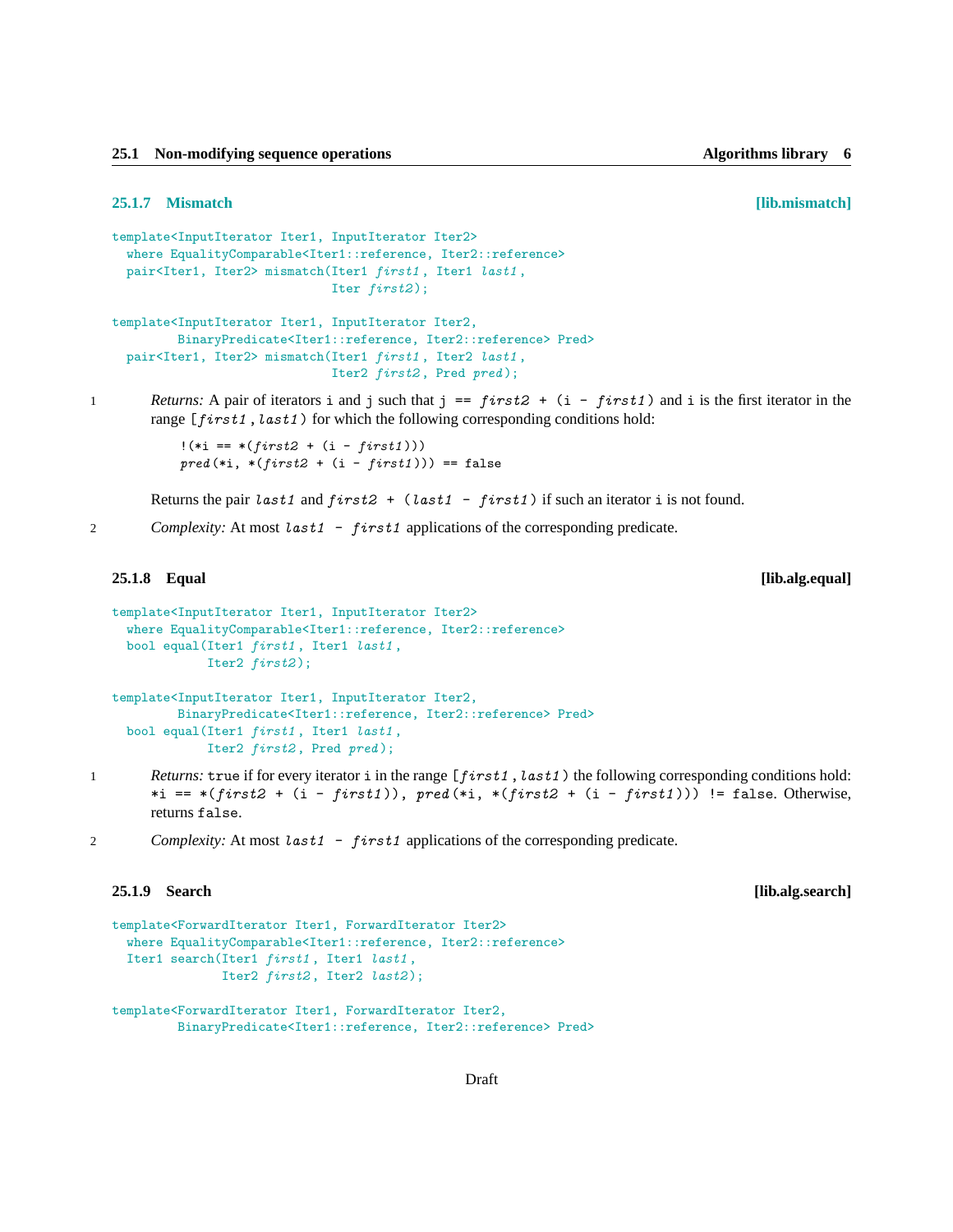```
Iter1 search(Iter1 first1, Iter1 last1,
            Iter2 first2, Iter2 last2,
            Pred pred);
```
- 1 *Effects:* Finds a subsequence of equal values in a sequence.
- 2 *Returns:* The first iterator i in the range [first1, last1 (last2-first2)) such that for any non-negative integer n less than last  $2 - first2$  the following corresponding conditions hold:  $*(i + n) == *(first2 + n)$ n),  $pred (*(i + n), *(first2 + n)) != false$ . Returns last1 if no such iterator is found.

# 3 *Complexity:* At most (last1 - first1) \* (last2 - first2) applications of the corresponding predicate.

```
template<ForwardIterator Iter, class T>
  where EqualityComparable<Iter::reference, T>
  Iter search_n(Iter first, Iter last, Iter::difference_type count,
                const T& value );
template<ForwardIterator Iter, class T,
         BinaryPredicate<Iter::reference, T> Pred>
  Iter search_n(Iter first, Iter last, Iter::difference_type count,
```

```
const T& value, Pred pred);
```

```
4 Requires: The type Size is convertible to integral type (4.7, 12.3).
```
We have removed the Size parameter and instead chosen to use the difference\_type of the iterator. This change can break existing code in two ways. First, if the Size parameter was originally bound to a type larger than difference\_type and the count parameter contains a value outside of the range of difference\_type (in which case, search\_n always returns last). Second, if the user explicitly provides an argument for the Size parameter. Note: This change has not yet been reflected in libstdc++.

- 5 *Effects:* Finds a subsequence of equal values in a sequence.
- 6 *Returns:* The first iterator i in the range [first, last -count) such that for any non-negative integer n less than count the following corresponding conditions hold:  $*(i + n) == value$ , pred  $(*(i + n), value)$  $!=$  false. Returns *last* if no such iterator is found.
- 7 *Complexity:* At most (last first) \* count applications of the corresponding predicate if count is positive, or 0 otherwise.

# <span id="page-6-0"></span>**25.2 Mutating sequence operations [lib.alg.modifying.operations]**

```
template<InputIterator InIter, OutputIterator<InIter::value_type> OutIter>
 OutIter copy(InIter first , InIter last ,
               OutIter result );
```
Note: Due to some optimizations in libstdc++ that we have not yet modeled with concepts, ConceptGCC does not yet use this definition of copy. However, it does type-check with ConceptGCC.

1 *Effects:* Copies elements in the range [first, last) into the range [result, result + (last - first)) starting from first and proceeding to last. For each non-negative integer  $n \leq (last-first)$ , performs

# **25.2.1 Copy [lib.alg.copy]**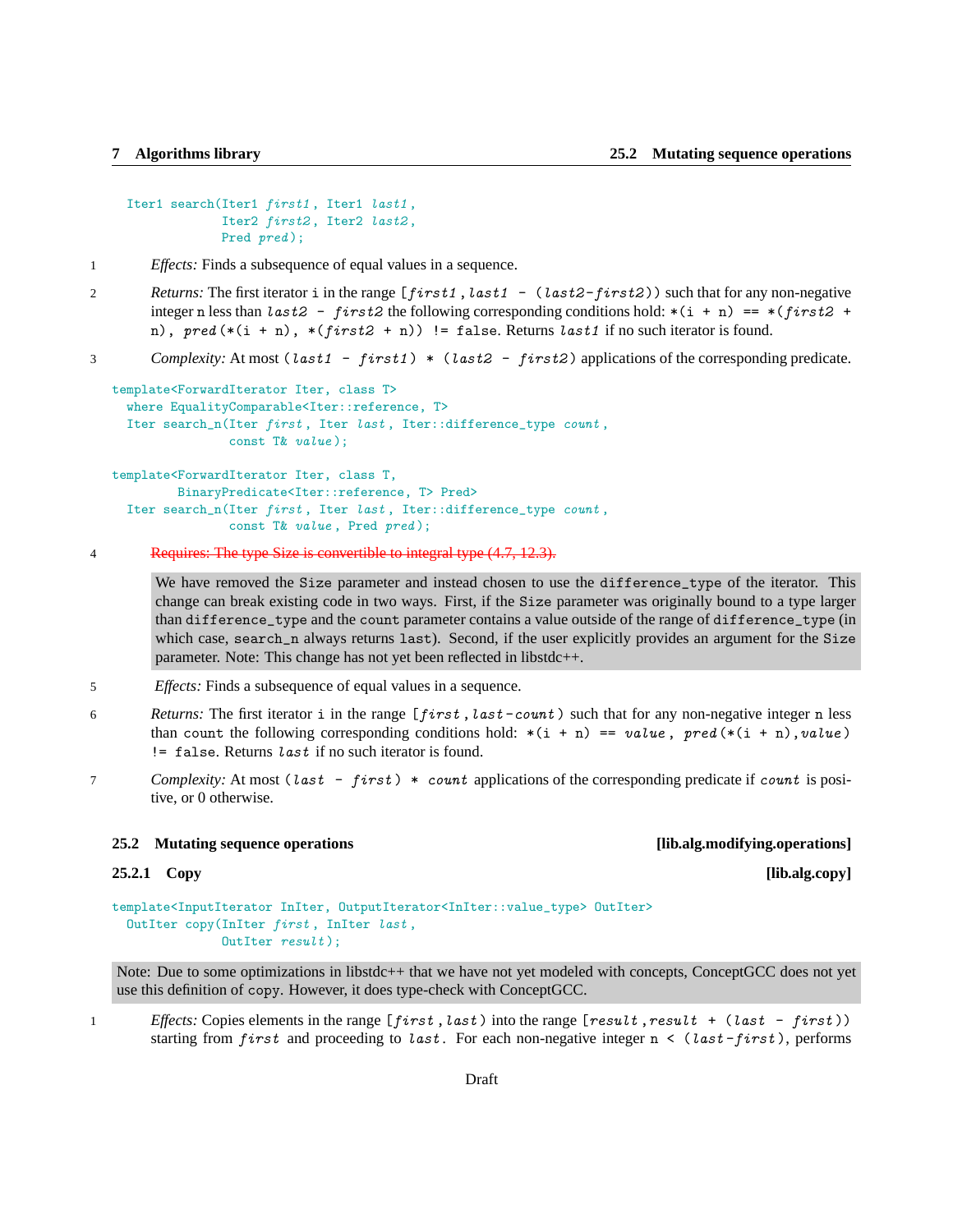$*(result + n) = *(first + n).$ 

- 2 *Returns:* result + (last first ).
- 3 *Requires:* result shall not be in the range [first ,last ).
- 4 *Complexity:* Exactly last first assignments.

```
template<BidirectionalIterator InIter, MutableBidirectionalIterator OutIter>
  where Assignable<OutIter::reference, InIter::reference>
  OutIter copy_backward(InIter first , InIter last ,
                        OutIter result);
```
Note: Due to some optimizations in libstdc++ that we have not yet modeled with concepts, ConceptGCC does not yet use this definition of copy\_backward. However, it does type-check with ConceptGCC.

- 5 *Effects:* Copies elements in the range  $[first, last)$  into the range  $[result (last-first), result)$ starting from last - 1 and proceeding to first.<sup>[2\)](#page-7-0)</sup> For each positive integer  $n \leq (last - first)$ , performs  $*(result - n) = *(last - n).$
- 6 *Requires:* result shall not be in the range [first ,last ).
- 7 **Returns: result (last first).**
- 8 *Complexity:* Exactly *last* first assignments.

# **25.2.2 Swap [lib.alg.swap]**

```
template<class T>
  where Assignable<T> && CopyConstructible<T>
 void swap(T& a, T& b);
```
- 1 Requires: Type T is CopyConstructible (20.1.3) and Assignable (23.1).
- 2 *Effects:* Exchanges values stored in two locations.

```
template<MutableForwardIterator Iter1, MutableForwardIterator Iter2>
 where SameType<Iter1::reference, Iter2::reference> && Swappable<Iter1::value_type>
  Iter2 swap_ranges(Iter1 first1 , Iter1 last1 ,
                    Iter2 first2);
```
- 3 *Effects:* For each non-negative integer n < (last1 first1 ) performs: swap(\*(first1 + n), \*(first2 + n)).
- 4 *Requires:* The two ranges [first1 ,last1 ) and [first2 ,first2 + (last1 first1 )) shall not overlap. The type of \*first1 shall be the same as the type of \*first2 and that type shall satisfy the Swappable requirements (20.1.4).

5 *Returns:* first2 + (last1 - first1 ).

6 *Complexity:* Exactly last1 - first1 swaps.

<span id="page-7-0"></span><sup>&</sup>lt;sup>2)</sup> copy\_backward should be used instead of copy when last is in the range  $[result - (last - first), result)$ .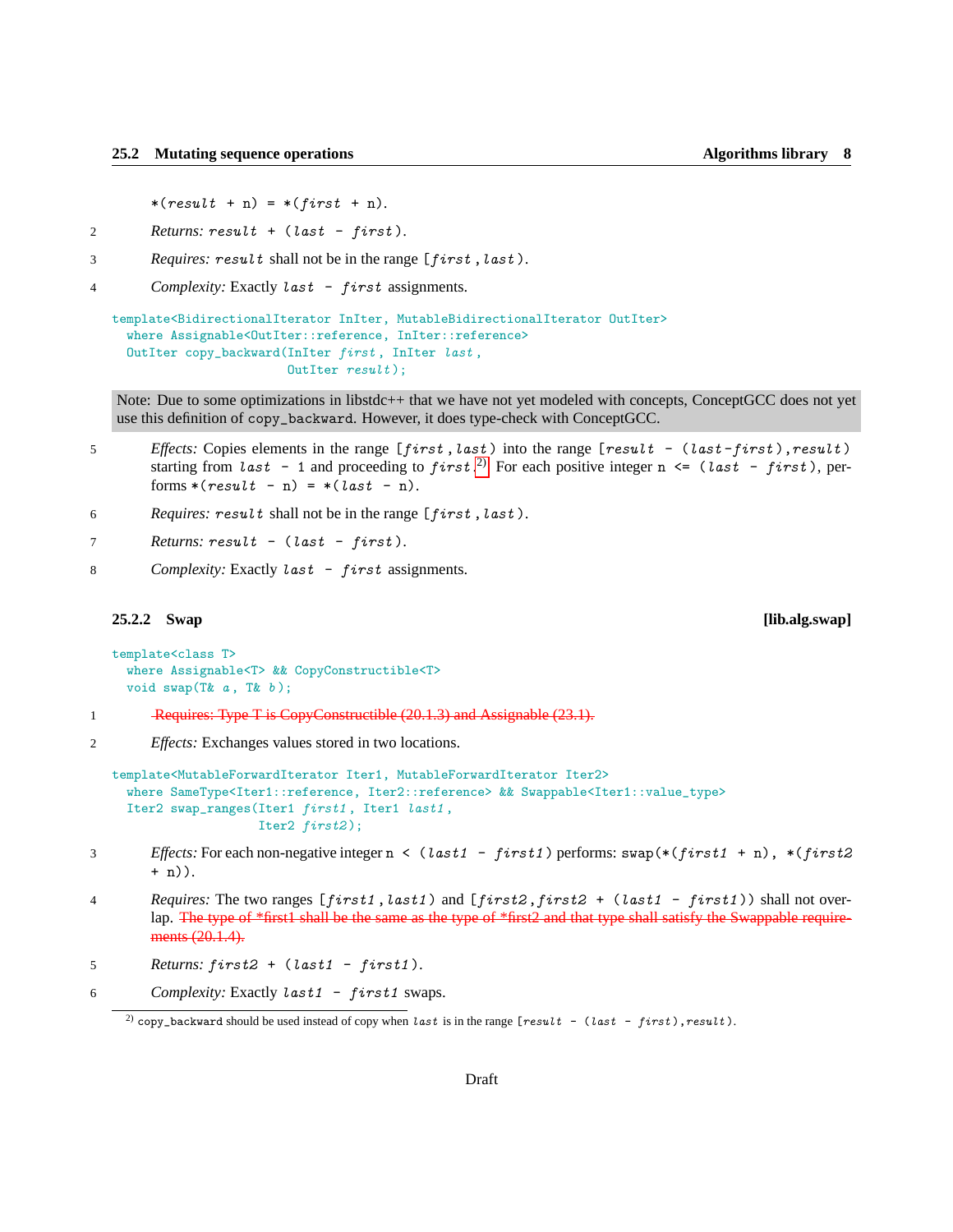```
template<MutableForwardIterator Iter1, MutableForwardIterator Iter2>
  where SameType<Iter1::reference, Iter2::reference> && Swappable<Iter1::value_type>
 void iter_swap(Iter1 a, Iter2 b);
```
Note: ConceptGCC is a little bit fuzzy on this, because it doesn't actually type-check (although it should) and doesn't contain the Swappable requirement.

7 *Effects:* swap(\*a , \*b ).

8 Requires: The type of \*a shall be the same as the type of \*b and that type shall satisfy the Swappable requirements  $(20.1.4)$ .

**25.2.3 Transform [lib.alg.transform]**

```
template<InputIterator InIter, class OutIter,
         Callable1<InIter::reference> 0p>
 where OutputIterator<OutIter, Op::result_type>
 OutIter transform(InIter first , InIter last ,
                    OutIter result , Op op );
```

```
template<InputIterator InIter1, InputIterator InIter2,
         class OutIter, Callable2<InIter1::reference, InIter2::reference> BinaryOp>
  where OutputIterator<OutIter, BinaryOp::result_type>
  OutIter transform(InIter1 first1 , InIter1 last1 ,
                    InIter2 first2 , OutIter result ,
                    BinaryOp binary_op );
```
- 1 *Effects:* Assigns through every iterator i in the range [result , result + (last1 first1)) a new corresponding value equal to  $op$  (\*(first1 + (i - result)) or binary\_op(\*(first1 + (i - result),  $*(first2 + (i - result))).$
- 2 *Requires:* op and binary\_op shall not invalidate iterators or subranges, or modify elements in the ranges [  $first1$ ,  $last1$ ],  $[first2, first2 + (last1 - first1)]$ , and  $[result, result + (last1 - first1)]$ ]. [3\)](#page-8-0)
- 3 *Returns:* result + (last1 first1 ).
- 4 *Complexity:* Exactly last1 first1 applications of op or binary\_op .
- 5 *Remarks: result* may be equal to *first* in case of unary transform, or to *first1* or *first2* in case of binary transform.

# **25.2.4 Replace [lib.alg.replace]**

```
template<MutableForwardIterator Iter, class T>
  where EqualityComparable<Iter::reference, T> && Assignable<Iter::reference, T>
 void replace(Iter first, Iter last,
              const T& old_value, const T& new_value);
```
<span id="page-8-0"></span><sup>3)</sup>The use of fully closed ranges is intentional.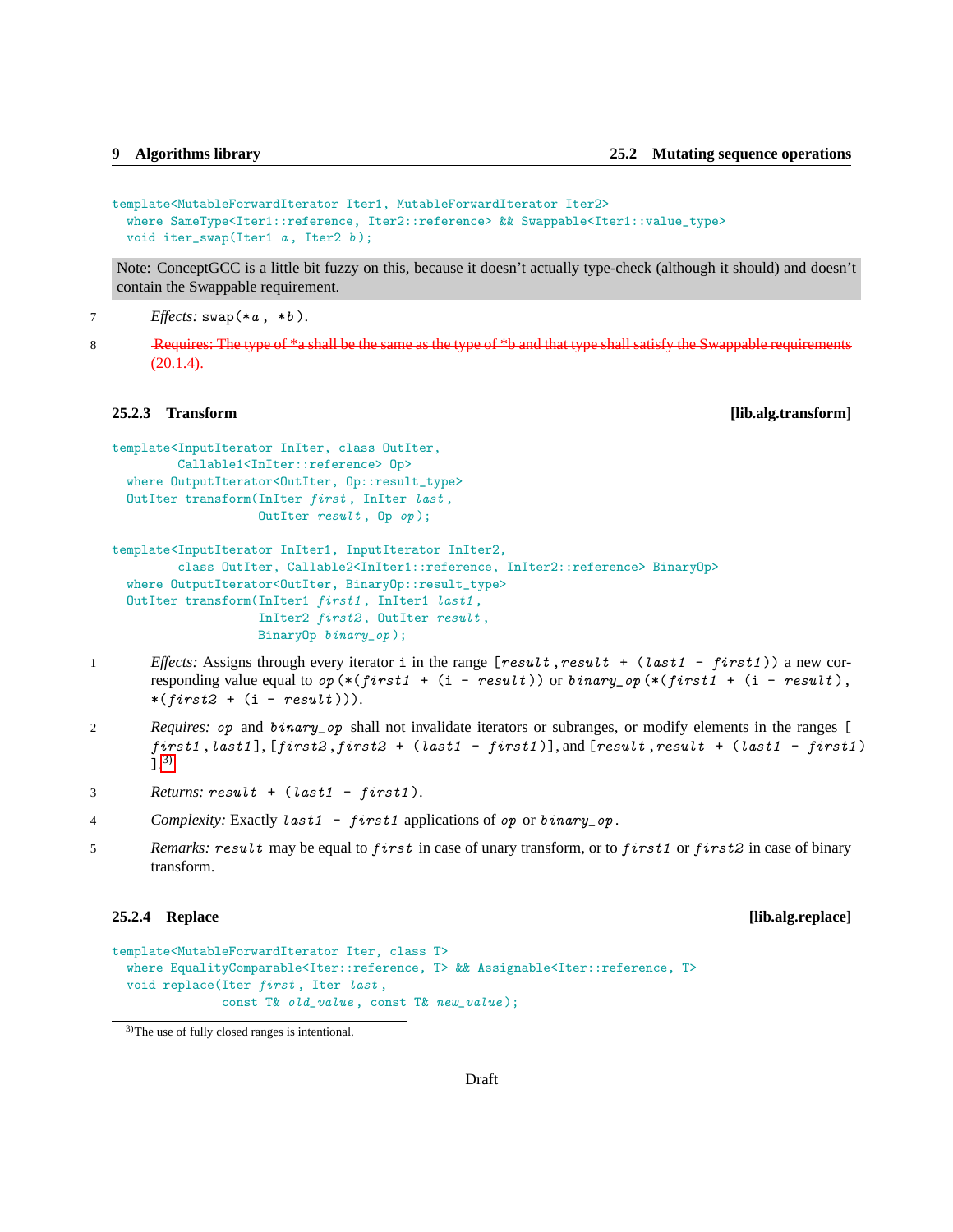```
template<MutableForwardIterator Iter, Predicate<Iter::reference> Pred, class T>
  where Assignable<Iter::reference, T>
  void replace_if(Iter first, Iter last,
                  Pred pred, const T& new_value);
```
- 1 *Requires:* The expression \* first = new\_value must be valid.
- 2 *Effects:* Substitutes elements referred by the iterator i in the range [first, last) with new\_value, when the following corresponding conditions hold:  $*$ i == old\_value, pred  $(*i)$  != false.

# 3 *Complexity:* Exactly last - first applications of the corresponding predicate.

```
template<InputIterator InIter, OutputIterator<InIter::reference> OutIter, class T>
  where Assignable<OutIter::reference, T> && EqualityComparable<InIter::reference, T>
  OutIter replace_copy(InIter first, InIter last,
                       OutIter result ,
                       const T& old_value, const T& new_value);
```

```
template<InputIterator InIter, OutputIterator<InIter::reference> OutIter,
         Predicate<InIter::reference> Pred, class T>
  where Assignable<OutIter::reference, T>
 OutIter replace_copy_if(InIter first , InIter last ,
                          OutIter result ,
                          Pred pred, const T& new_value);
```
- 4 *Requires:* The results of the expressions \*first and new\_value shall be writable to the result output iterator. The ranges  $[first, last)$  and  $[result, result + (last - first))$  shall not overlap.
- 5 *Effects:* Assigns to every iterator i in the range [result , result + (last first)) either new\_value or  $*(first + (i - result))$  depending on whether the following corresponding conditions hold:

```
*(first + (i - result)) == old_valuepred (*(first + (i - result))) != false
```

```
6 Returns: result + (last - first ).
```
7 *Complexity:* Exactly last - first applications of the corresponding predicate.

### **25.2.5 Fill [lib.alg.fill]**

```
template<MutableForwardIterator Iter, class T>
  where Assignable<Iter::reference, T>
 void fill(Iter first, Iter last, const T& value);
template<class Iter, Integral Size, class T>
  where OutputIterator<Iter, T>
 void fill_n(Iter first, Size n, const T& value);
```
Note: Due to some optimizations in libstdc++ that we have not yet modeled with concepts, ConceptGCC does not yet use these definitions of fill or fill\_n.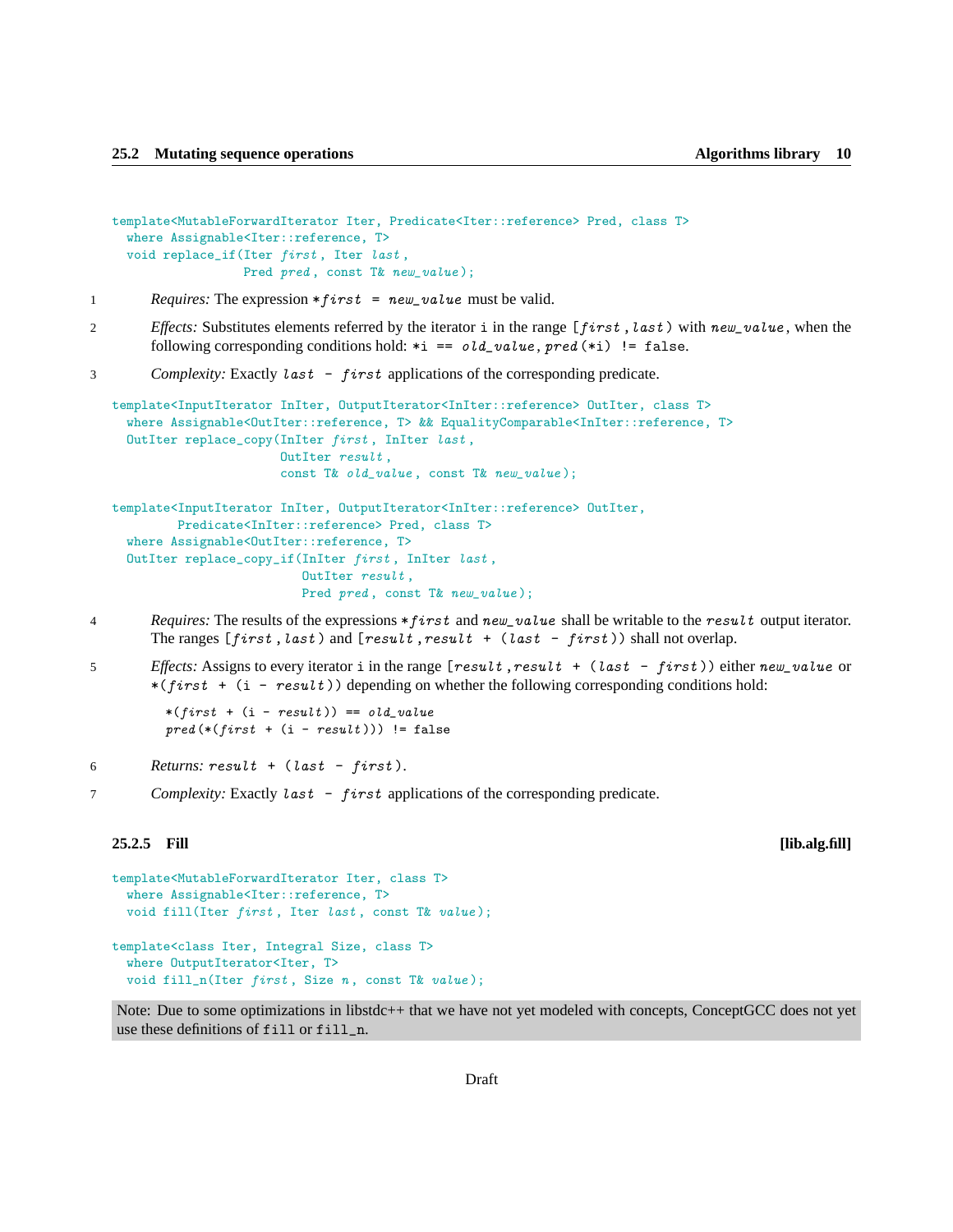| 11 |  | <b>Algorithms librar</b> |  |
|----|--|--------------------------|--|
|----|--|--------------------------|--|

- 1 Requires: The expression value shall be writable to the output iterator. The type Size is convertible to integral type  $(4.7, 12.3)$ .<sup>[4\)](#page-10-0)</sup>
- 2 *Effects:* The first algorithm assigns value through all the iterators in the range [first, last). The second algorithm assigns value through all the iterators in the range  $[first, first + n)$  if n is positive, otherwise it does nothing.
- 3 *Complexity:* Exactly *last first*, *n*, or 0 assignments, respectively.

# **25.2.6 Generate [lib.alg.generate]**

```
template<MutableForwardIterator Iter, Callable0 Generator>
  where Assignable<Iter::reference, Generator::result_type>
 void generate(Iter first, Iter last,
                Generator gen);
```
template<class Iter, Integral Size, Callable0 Generator> where OutputIterator<Iter, Generator::result\_type> void generate\_n(Iter  $first$ , Size  $n$ , Generator  $gen$ );

- 1 *Effects:* The first algorithm invokes the function object gen and assigns the return value of gen through all the iterators in the range  $[first, last)$ . The second algorithm invokes the function object gen and assigns the return value of gen through all the iterators in the range  $[first, first + n)$  if n is positive, otherwise it does nothing.
- 2 Requires: gen takes no arguments, Size is convertible to integral type (4.7, 12.3).<sup>[5\)](#page-10-1)</sup>
- 3 *Complexity:* Exactly last first, n, or 0 invocations of gen and assignments, respectively.

**25.2.7 Remove [lib.alg.remove]**

```
template<MutableForwardIterator Iter, class T>
 where EqualityComparable<Iter::reference, T>
  Iter remove(Iter first, Iter last,
             const T& value );
```
template<MutableForwardIterator Iter, Predicate<Iter::reference> Pred> Iter remove\_if(Iter first, Iter last, Pred pred);

Note: ConceptGCC is not fully type-checking remove and remove\_if at this time.

1 Requires: The type of \*first shall satisfy the Assignable requirements (23.1).

<span id="page-10-0"></span> $4)$  requiring the Size parameter to model Integral. This could break existing code, although it appears that such existing code would fail to compile The "Convertible to integral type" requirements are very odd. We can model them with concepts if we need, but I've chosen the simpler route of with at least libstdc++.

<span id="page-10-1"></span>5) The "Convertible to integral type" requirements are very odd. We can model them with concepts if we need, but I've chosen the simpler route of requiring the Size parameter to model Integral. This could break existing code, although it appears that such existing code would fail to compile with at least libstdc++.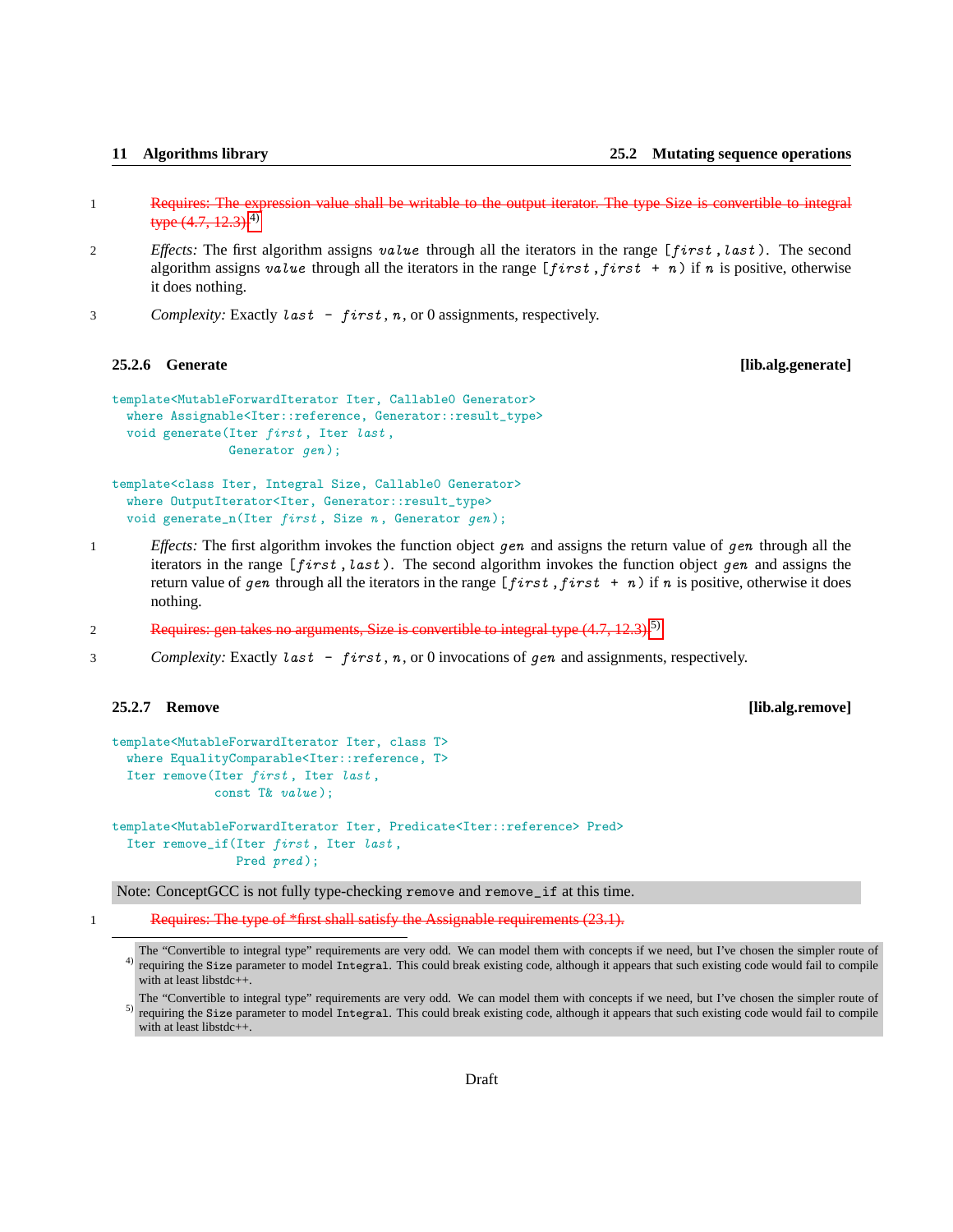- 2 *Effects:* Eliminates all the elements referred to by iterator i in the range [first, last) for which the following corresponding conditions hold:  $*$ i == value, pred  $(*$ i) != false.
- 3 *Returns:* The end of the resulting range.
- 4 *Remarks:* Stable.
- 5 *Complexity:* Exactly last first applications of the corresponding predicate.

```
template<InputIterator InIter, OutputIterator<InIter::value_type> OutIter, class T>
  where EqualityComparable<InIter::reference, T>
  OutIter remove_copy(InIter first, InIter last,
                      OutIter result , const T& value );
```

```
template<InputIterator InIter, OutputIterator<InIter::value_type> OutIter,
        Predicate<InIter::reference> Pred>
 OutIter remove_copy_if(InIter first , InIter last ,
                         OutIter result, Pred pred);
```
- 6 *Requires:* Type T is EqualityComparable (20.1.1). The ranges [first ,last ) and [result ,result + (last - first )) shall not overlap.
- 7 *Effects:* Copies all the elements referred to by the iterator i in the range [first, last) for which the following corresponding conditions do not hold:  $*$ i == value, pred  $(*$ i) != false.
- 8 *Returns:* The end of the resulting range.
- 9 *Complexity:* Exactly *last first* applications of the corresponding predicate.

```
10 Remarks: Stable.
```
# **25.2.8 Unique [lib.alg.unique]**

```
template<MutableForwardIterator Iter>
  where EqualityComparable<Iter::reference>
  Iter unique(Iter first, Iter last);
```

```
template<MutableForwardIterator Iter, BinaryPredicate<Iter::reference, Iter::reference> Pred>
  Iter unique(Iter first, Iter last,
             Pred pred);
```
- 1 *Effects:* For a nonempty range, eliminates all but the first element from every consecutive group of equivalent elements referred to by the iterator i in the range  $[first + 1, last)$  for which the following conditions hold:  $*(i - 1) == *i$  or  $pred (*(i - 1), *i) != false.$
- 2 *Requires:* The comparison function shall be an equivalence relation.
- 3 *Returns:* The end of the resulting range.
- 4 *Complexity:* For nonempty ranges, exactly (last first) 1 applications of the corresponding predicate.

```
template<InputIterator InIter, OutputIterator<InIter::value_type> OutIter>
  where EqualityComparable<InIter::value_type> && Assignable<InIter::value_type> &&
```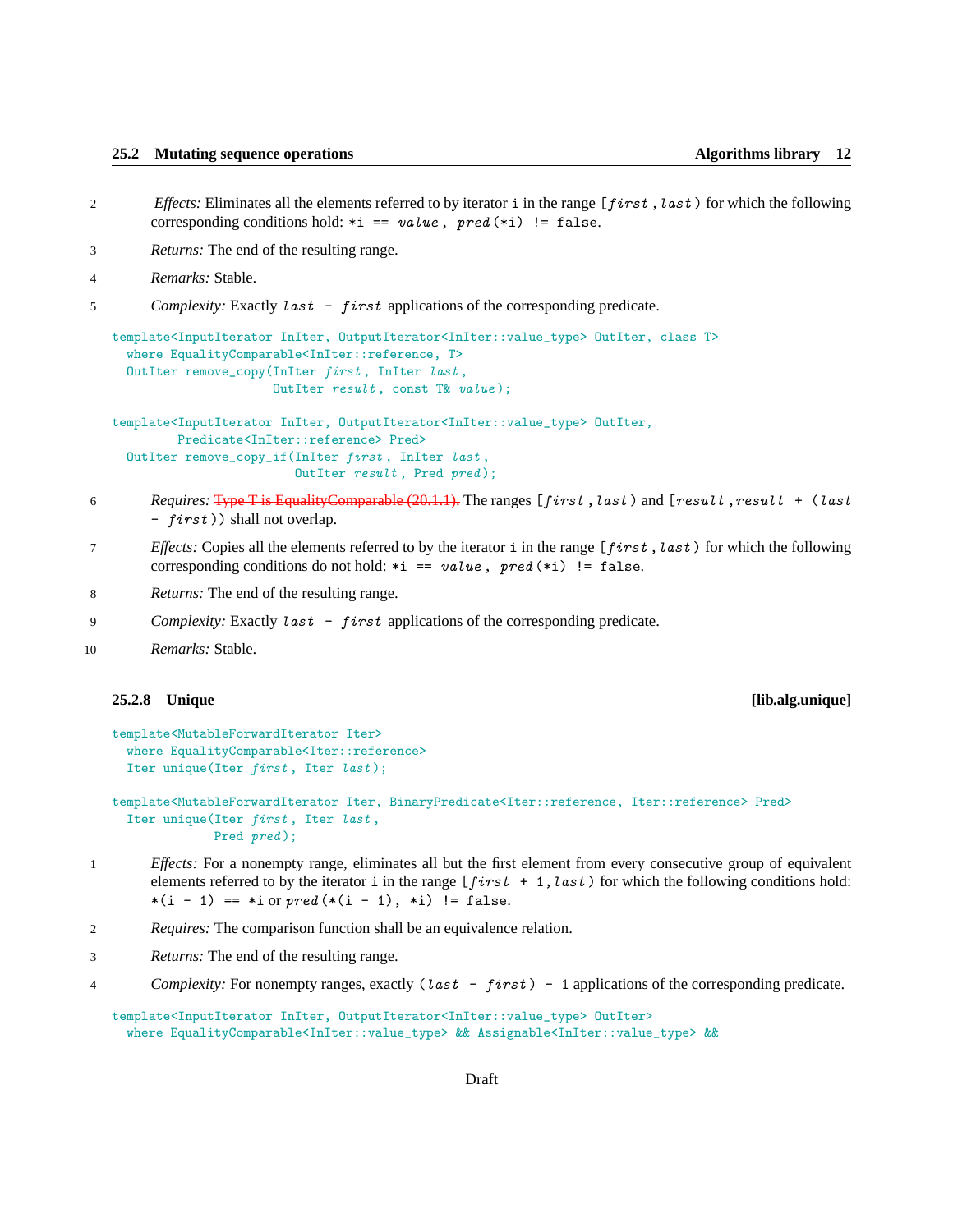```
CopyConstructible<InIter::value_type> && !ForwardIterator<InIter> &&
        !MutableForwardIterator<OutIter>
  OutIter
    unique_copy(InIter first, InIter last,
                OutIter result );
template<ForwardIterator InIter, OutputIterator<InIter::value_type> OutIter>
  where EqualityComparable<InIter::reference>
 OutIter unique_copy(InIter first, InIter last,
                      OutIter result );
template<InputIterator InIter, MutableForwardIterator OutIter>
  where EqualityComparable<OutIter::reference, InIter::value_type> &&
        Assignable<OutIter::reference, InIter::reference> &&
        !ForwardIterator<InIter>
 OutIter unique_copy(InIter first , InIter last ,
                     OutIter result);
template<InputIterator InIter, OutputIterator<InIter::value_type> OutIter,
         BinaryPredicate<InIter::value_type, InIter::value_type> Pred>
  where Assignable<InIter::value_type> && CopyConstructible<InIter::value_type> &&
        !ForwardIterator<InIter> && !MutableForwardIterator<OutIter>
  OutIter unique_copy(InIter first , InIter last ,
                      OutIter result, Pred pred);
template<ForwardIterator InIter, OutputIterator<InIter::value_type> OutIter,
         BinaryPredicate<InIter::reference, InIter::reference> Pred>
  OutIter unique_copy(InIter first , InIter last ,
                      OutIter result);
template<InputIterator InIter, MutableForwardIterator OutIter,
         BinaryPredicate<OutIter::reference, InIter::reference> Pred>
  where Assignable<OutIter::reference, InIter::reference> &&
        !ForwardIterator<InIter>
  OutIter unique_copy(InIter first , InIter last ,
                      OutIter result, Pred pred);
```
We assume (and require!) the proposed resolution to DR 538, which adds the Assignable requirement.

Note that we have split the two signatures of unique\_copy into six signatures, to cover the actual variants required in the implementation.

- 5 *Requires:* The ranges [first, last) and [result, result+(last-first)) shall not overlap. The expression  $*$ result  $= *$ first shall be valid. If neither InputIterator nor OutputIterator meets the requirements of forward iterator then the value type of InputIterator shall be CopyConstructible (20.1.3). Otherwise CopyConstructible is not required.
- 6 *Effects:* Copies only the first element from every consecutive group of equal elements referred to by the iterator i in the range  $[first, last)$  for which the following corresponding conditions hold: \*i == \*(i - 1) or  $pred (*i, *(i - 1)) != false.$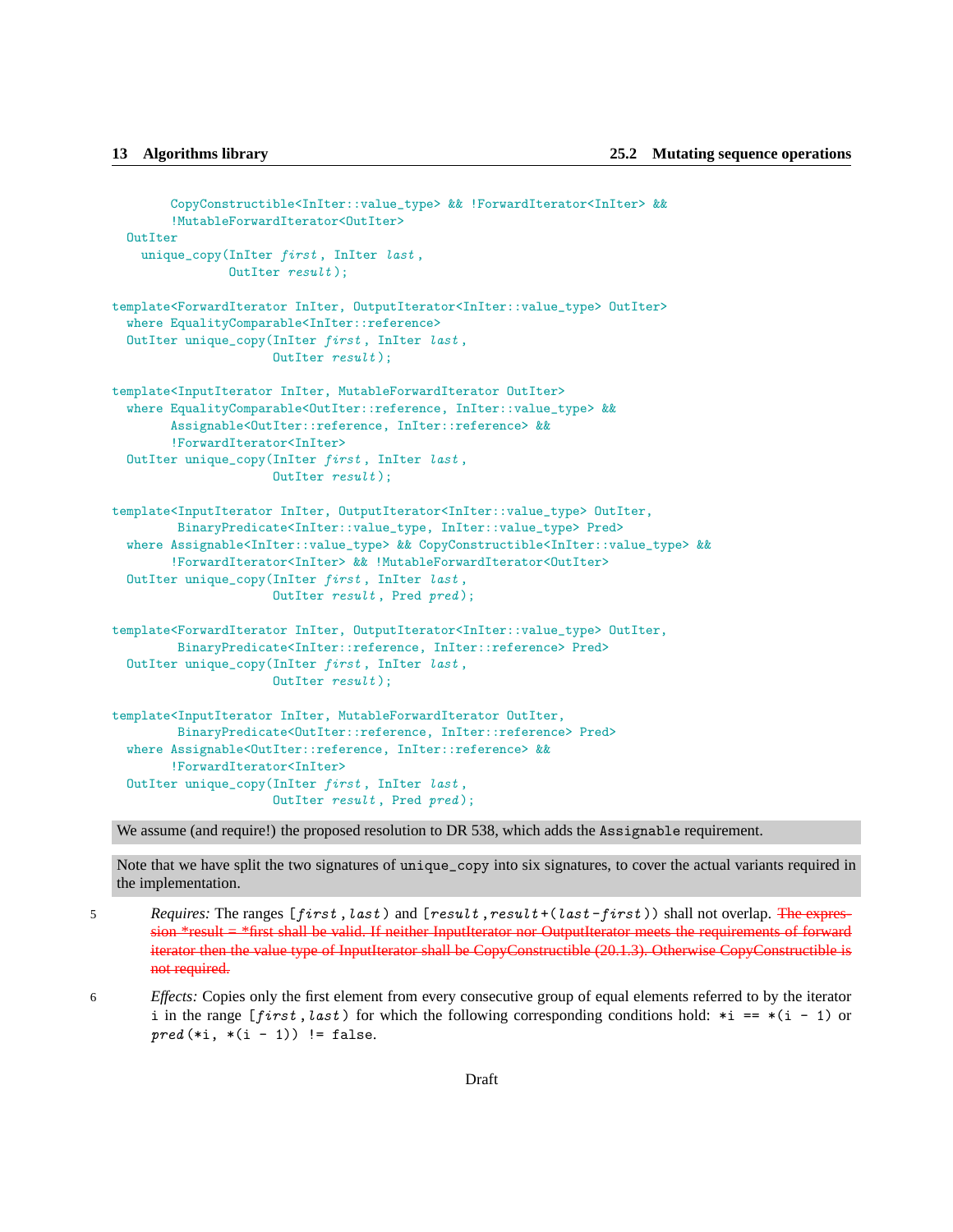7 *Returns:* The end of the resulting range.

8 *Complexity:* For nonempty ranges, exactly last - first - 1 applications of the corresponding predicate.

# **25.2.9 Reverse [lib.alg.reverse]**

```
template<MutableBidirectionalIterator Iter>
 where Swappable<Iter::value_type>
 void reverse(Iter first, Iter last);
```
- 1 *Effects:* For each non-negative integer i  $\leq$  (last first)/2, applies iter\_swap to all pairs of iterators  $first + i$ ,  $last - i) - 1$ .
- 2 Requires: The type of \*first shall satisfy the Swappable requirements (20.1.4).
- 3 *Complexity:* Exactly (*last first*)/2 swaps.

```
template<BidirectionalIterator InIter, OutputIterator<InIter::value_type> OutIter>
 OutIter reverse_copy(InIter first ,
                       InIter last, OutIter result);
```
- 4 *Effects:* Copies the range  $[first, last)$  to the range  $[result, result + (last-first))$  such that for any non-negative integer  $i \lt (last - first)$  the following assignment takes place:  $*(result + (last$  $first) - i) = *(first + i).$
- 5 *Requires:* The ranges [first, last) and [result, result+(last-first)) shall not overlap.

```
6 \n  <i>Returns: result + (last - first)</i>.
```
7 *Complexity:* Exactly last - first assignments.

### **25.2.10 Rotate [lib.alg.rotate]**

```
template<MutableForwardIterator Iter>
 where Swappable<Iter>
 void rotate(Iter first, Iter middle,
              Iter last);
```
- 1 *Effects:* For each non-negative integer  $i \leq (last first)$ , places the element from the position  $first + i$ into position  $first + (i + (last - middle))$  % (last - first).
- 2 *Remarks:* This is a left rotate.
- 3 *Requires:* [first, middle] and [middle, last] are valid ranges. The type of \*first shall satisfy the Swappable requirements (20.1.4).
- 4 *Complexity:* At most last first swaps.

```
template<ForwardIterator InIter, OutputIterator<InIter::value_type> OutIter>
  OutIter rotate_copy(InIter first , InIter middle ,
                      InIter last, OutIter result);
```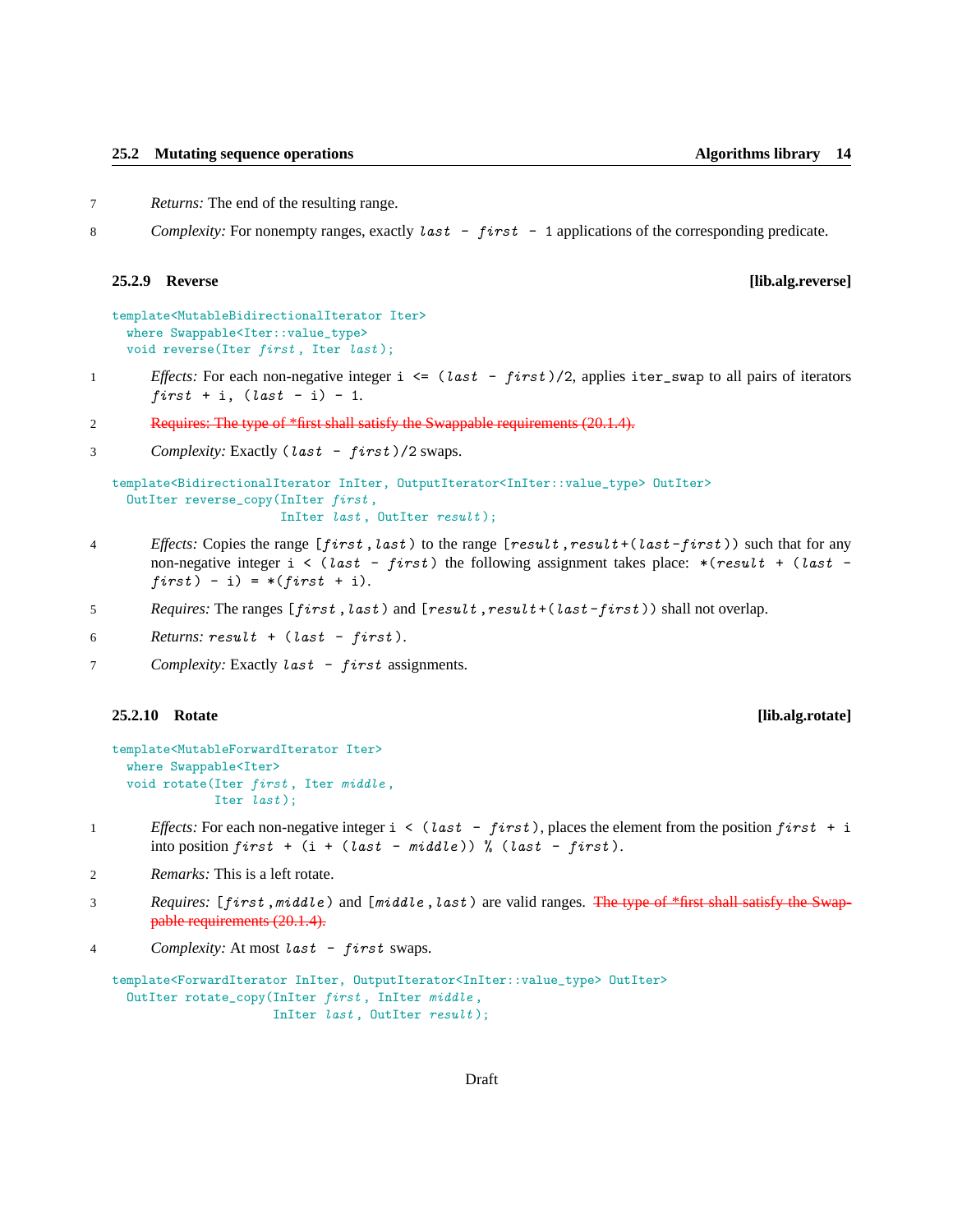- 5 *Effects:* Copies the range [first, last) to the range [result, result + (last first)) such that for each non-negative integer  $i \leq (last - first)$  the following assignment takes place: \*(result + i) =  $*(first + (i + (middle - first)) % (last - first)).$
- 6 *Returns: result*  $+$  (*last first*).
- 7 *Requires:* The ranges [first, last) and [result, result + (last first)) shall not overlap.
- 8 *Complexity:* Exactly *last first* assignments.

## **25.2.11 Random shuffle [lib.alg.random.shuffle]**

```
template<MutableRandomAccessIterator Iter>
 where Swappable<Iter::value_type>
 void random_shuffle(Iter first,
                      Iter last );
```

```
template<MutableRandomAccessIterator Iter, Callable1<Iter::difference_type> Rand>
  where Swappable<Iter::value_type> && Convertible<Rand::result_type, Iter::difference_type>
 void random_shuffle(Iter first,
                      Iter last ,
                      Rand & rand );
```
- 1 *Effects:* Shuffles the elements in the range [*first*, *last*) with uniform distribution.
- 2 Requires: The type of \*first shall satisfy the Swappable requirements (20.1.4).
- 3 *Complexity:* Exactly (last first) 1 swaps.

4 *Remarks:* The underlying source of random numbers for the first form of the function is implementation-defined. An implementation may use the rand function from the standard C library. The second form of the function takes a random number generating function object rand such that if n is an argument for rand, with a positive value, that has type iterator\_traits<RandomAccessIterator>::difference\_type, then rand(n) returns a randomly chosen value, which lies in the interval  $(0,n]$ , and which has a type that is convertible to iterator\_traits<RandomAccessIterator>:: difference\_type.

## **25.2.12 Partitions [lib.alg.partitions]**

```
template<MutableBidirectionalIterator Iter, Predicate<Iter::reference> Pred>
 where Swappable<Iter::value_type>
 Iter partition(Iter first ,
                 Iter last, Pred pred);
```
- 1 *Effects:* Places all the elements in the range [first, last) that satisfy pred before all the elements that do not satisfy it.
- 2 *Returns:* An iterator i such that for any iterator j in the range [first ,i) pred (\*j) != false, and for any iterator k in the range  $[i, last), pred(*k) == false$ .
- 3 Requires: The type of \*first shall satisfy the Swappable requirements (20.1.4).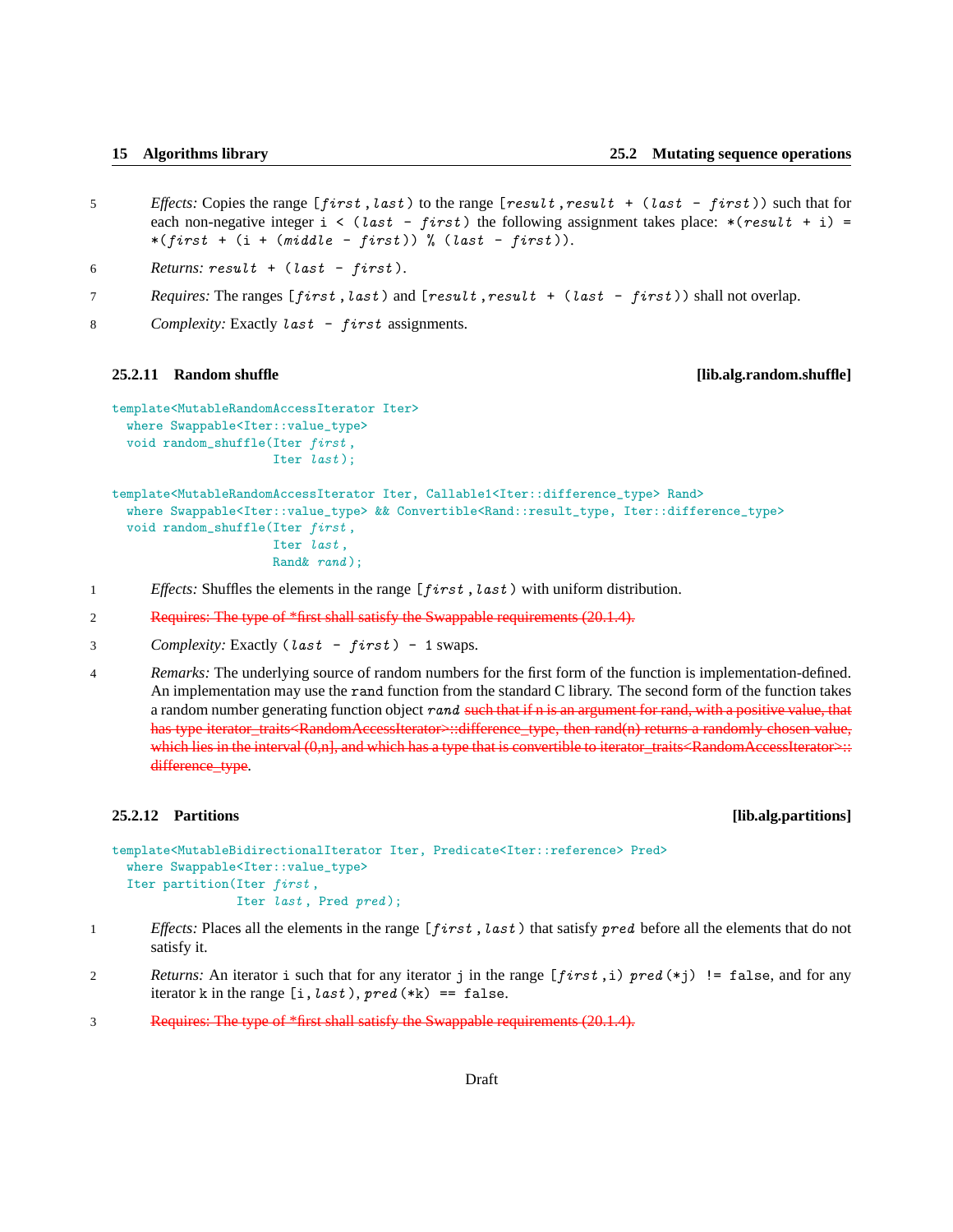- 
- 4 *Complexity:* At most (last first )/2 swaps. Exactly last first applications of the predicate are done.

```
template<MutableBidirectionalIterator Iter, Predicate<Iter::reference> Pred>
  where Swappable<Iter::value_type>
  Iter stable_partition(Iter first ,
                        Iter last, Pred pred);
```
ConceptGCC cannot currently type-check the libstdc++ definition of stable\_partition, so these concept requirements have not been verified.

- 5 *Effects:* Places all the elements in the range [*first*, *last*) that satisfy *pred* before all the elements that do not satisfy it.
- 6 *Returns:* An iterator i such that for any iterator j in the range  $[first, i)$ , pred  $(*j)$ ! = false, and for any iterator k in the range  $[i, last), pred(*k) == false$ . The relative order of the elements in both groups is preserved.
- 7 Requires: The type of \*first shall satisfy the Swappable requirements (20.1.4).
- 8 *Complexity:* At most (last first) \*  $log(last first)$  swaps, but only linear number of swaps if there is enough extra memory. Exactly  $last - first$  applications of the predicate.

# <span id="page-15-0"></span>**25.3 Sorting and related operations [lib.alg.sorting]**

- 1 All the operations in [25.3](#page-15-0) have two versions: one that takes a function object of type Compare and one that uses an operator<.
- 2 Compare is used as a function object which returns true if the first argument is less than the second, and false otherwise. Compare comp is used throughout for algorithms assuming an ordering relation. It is assumed that comp will not apply any non-constant function through the dereferenced iterator.
- 3 For all algorithms that take Compare, there is a version that uses operator< instead. That is,  $comp(*i, *j)$  != false defaults to  $*$   $\leq$   $*$   $\neq$   $\leq$  false. For algorithms other than those described in [25.3.3](#page-18-0) to work correctly, *comp* has to induce a strict weak ordering on the values.
- 4 The term *strict* refers to the requirement of an irreflexive relation (!comp (x, x) for all x), and the term *weak* to requirements that are not as strong as those for a total ordering, but stronger than those for a partial ordering. If we define equiv(a, b) as  $!comp$  (a, b) &&  $!comp$  (b, a), then the requirements are that *comp* and equiv both be transitive relations:
	- $-$  comp (a, b) && comp (b, c) implies comp (a, c)
	- equiv(a, b) && equiv(b, c) implies equiv(a, c) [*Note:* Under these conditions, it can be shown that
		- equiv is an equivalence relation
		- $\overline{\phantom{a}}$  comp induces a well-defined relation on the equivalence classes determined by equiv
		- The induced relation is a strict total ordering.  *end note* ]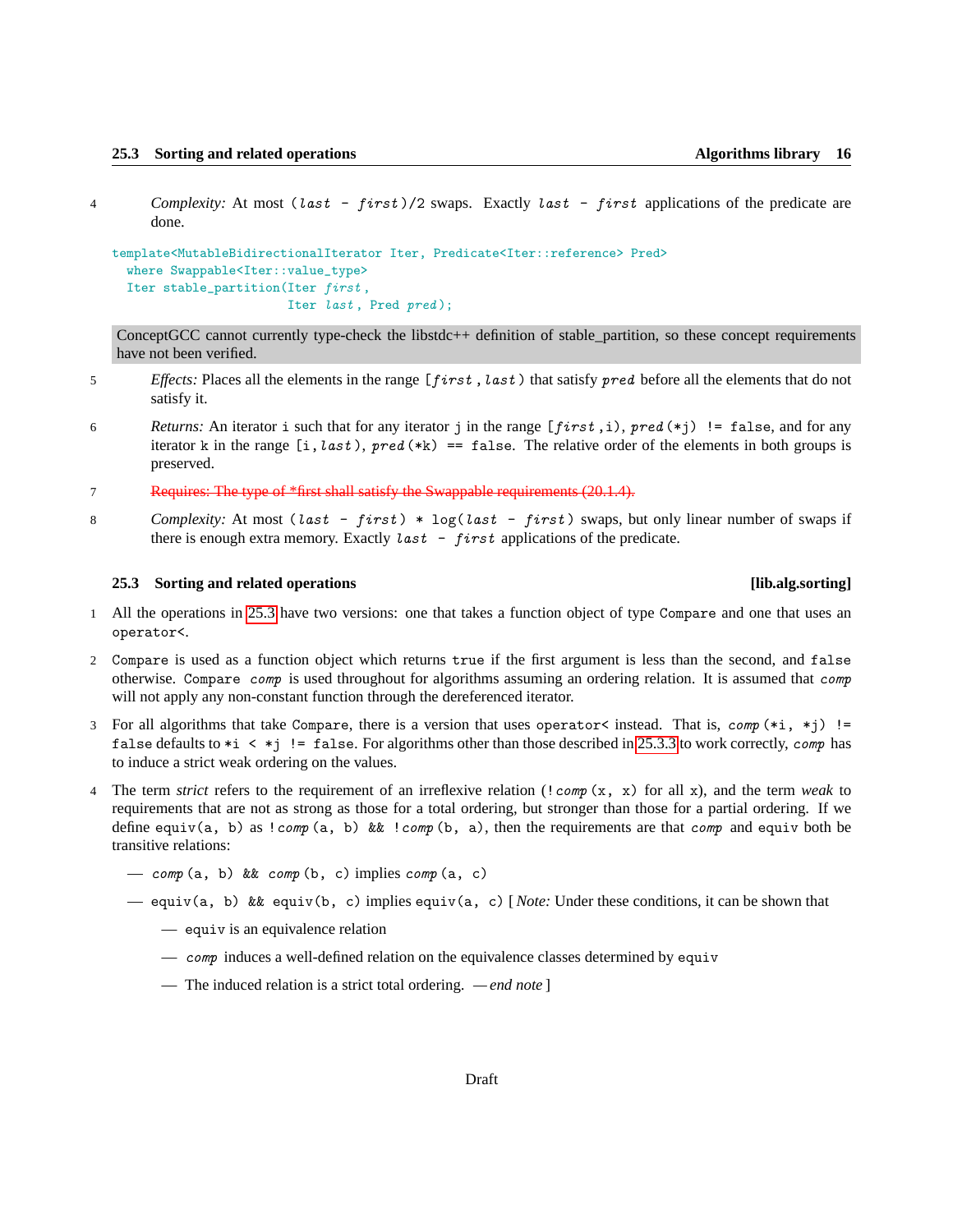- 5 A sequence is *sorted with respect to a comparator* comp if for any iterator i pointing to the sequence and any nonnegative integer n such that  $i + n$  is a valid iterator pointing to an element of the sequence,  $comp(*(i + n), *)$ == false.
- 6 A sequence [start, finish) is *partitioned with respect to an expression* f(e) if there exists an integer n such that for all  $0 \leq i \leq \text{distance}(\text{start}, \text{ finish}), f(*(\text{begin } + i))$  is true if and only if  $i \leq n$ .
- 7 In the descriptions of the functions that deal with ordering relationships we frequently use a notion of equivalence to describe concepts such as stability. The equivalence to which we refer is not necessarily an operator==, but an equivalence relation induced by the strict weak ordering. That is, two elements a and b are considered equivalent if and only if  $!(a < b)$  &  $!(b < a)$ .

# **25.3.1 Sorting [lib.alg.sort]**

**25.3.1.1** sort **[lib.sort]**

```
template<MutableRandomAccessIterator Iter>
  where LessThanComparable<Iter::value_type> && Assignable<Iter::reference> &&
        Swappable<Iter::value_type> && CopyConstructible<Iter::value_type>
 void sort(Iter first, Iter last);
```

```
template<MutableRandomAccessIterator Iter, BinaryPredicate<Iter::value_type, Iter::value_type> Compare>
  where Assignable<Iter::reference> && Swappable<Iter::value_type> &&
        CopyConstructible<Iter::value_type>
 void sort (Iter first, Iter last,
            Compare comp );
```
It is possible that these concept requirements could be simplified. These requirements were pushed up from the libstdc++ implementation, which may overconstrain the problem.

1 *Effects:* Sorts the elements in the range [first, last).

2 Requires: The type of \*first shall satisfy the Swappable requirements (20.1.4).

3 *Complexity:* Approximately  $N \log(N)$  (where  $N =$  last - first) comparisons on the average.<sup>[6\)](#page-16-0)</sup>

# <span id="page-16-1"></span>**25.3.1.2** stable\_sort **[lib.stable.sort]**

```
template<MutableRandomAccessIterator Iter>
 where LessThanComparable<Iter::value_type> && Swappable<Iter::value_type> &&
        Assignable<Iter::value_type> && CopyConstructible<Iter::value_type>
 void stable_sort(Iter first, Iter last);
template<MutableRandomAccessIterator Iter, BinaryPredicate<Iter::value_type, Iter::value_type> Compare>
  where Swappable<Iter::value_type> && Assignable<Iter::value_type> &&
        CopyConstructible<Iter::value_type>
  void stable_sort(Iter first , Iter last ,
                   Compare comp );
```
<span id="page-16-0"></span><sup>&</sup>lt;sup>6)</sup> If the worst case behavior is important stable\_sort() [\(25.3.1.2\)](#page-16-1) or partial\_sort() [\(25.3.1.3\)](#page-17-0) should be used.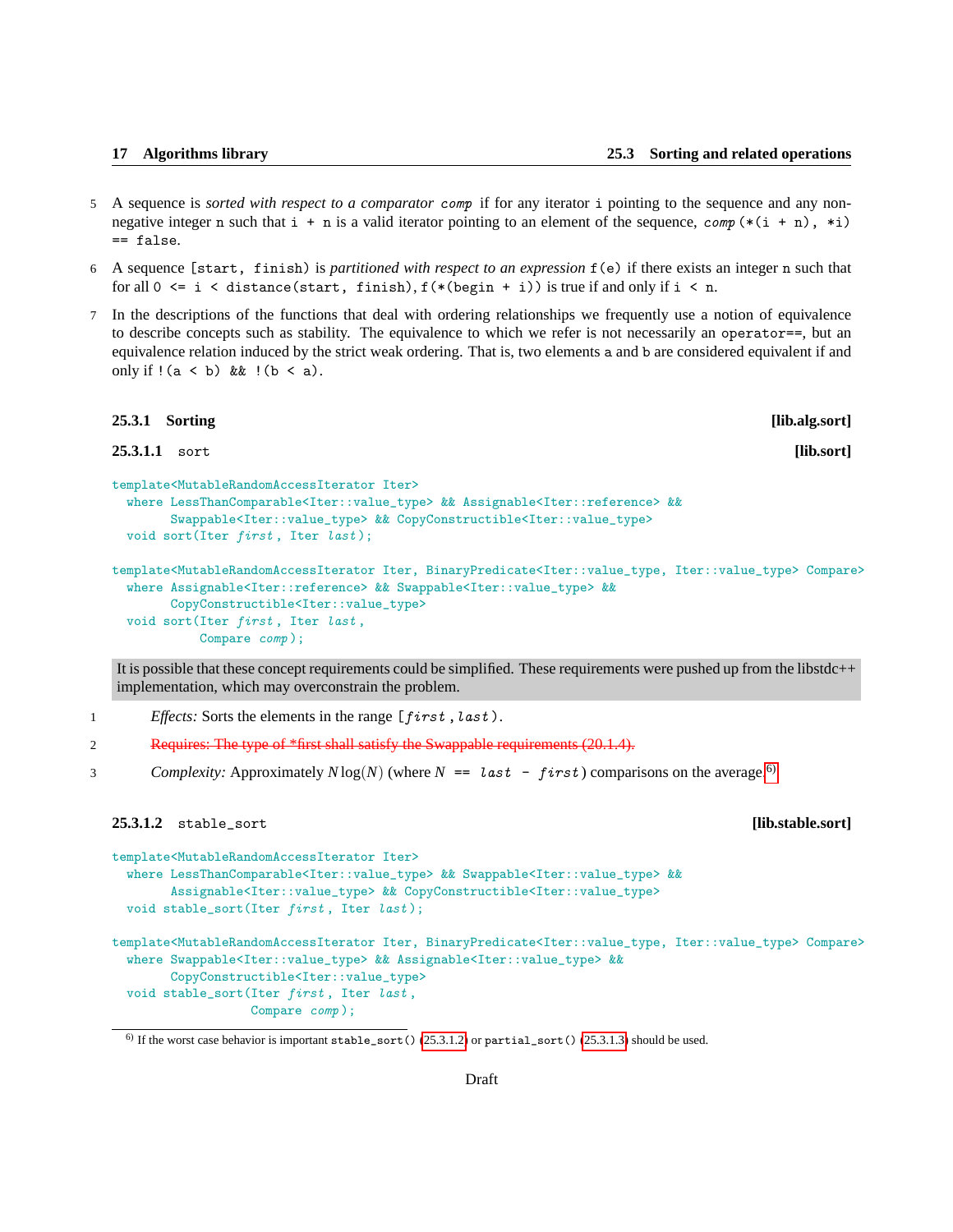ConceptGCC can not currently type-check the libstdc++ definition of stable\_sort, so these concept requirements are speculative.

1 *Effects:* Sorts the elements in the range [first, last).

- 2 Requires: The type of \*first shall satisfy the Swappable requirements (20.1.4).
- *Complexity:* It does at most  $N \log^2(N)$  (where  $N == last first$ ) comparisons; if enough extra memory is available, it is *N* log(*N*).

4 *Remarks:* Stable.

# <span id="page-17-0"></span>**25.3.1.3** partial\_sort **[lib.partial.sort]**

```
template<MutableRandomAccessIterator Iter>
  where CopyConstructible<Iter::value_type> && Swappable<Iter::value_type> &&
        LessThanComparable<Iter::value_type>
 void partial_sort(Iter first ,
                    Iter middle ,
                    Iter last);
```
template<MutableRandomAccessIterator Iter, BinaryPredicate<Iter::value\_type, Iter::value\_type> Compare> where CopyConstructible<Iter::value\_type> && Swappable<Iter::value\_type> void partial\_sort(Iter first ,

> Iter middle , Iter last , Compare comp );

- 1 *Effects:* Places the first middle first sorted elements from the range [first, last) into the range [ first,  $middle$ ). The rest of the elements in the range  $[middle, last)$  are placed in an unspecified order.
- 2 Requires: The type of \*first shall satisfy the Swappable requirements (20.1.4).
- 3 *Complexity:* It takes approximately (last first) \* log(middle first) comparisons.

**25.3.1.4** partial\_sort\_copy **[lib.partial.sort.copy]**

Note: This does not currently type-check with ConceptGCC.

template<class InputIterator, class RandomAccessIterator> RandomAccessIterator partial\_sort\_copy(InputIterator first , InputIterator last , RandomAccessIterator result\_first , RandomAccessIterator  $result\_last$  ); template<class InputIterator, class RandomAccessIterator, class Compare> RandomAccessIterator partial\_sort\_copy(InputIterator first , InputIterator last , RandomAccessIterator result\_first ,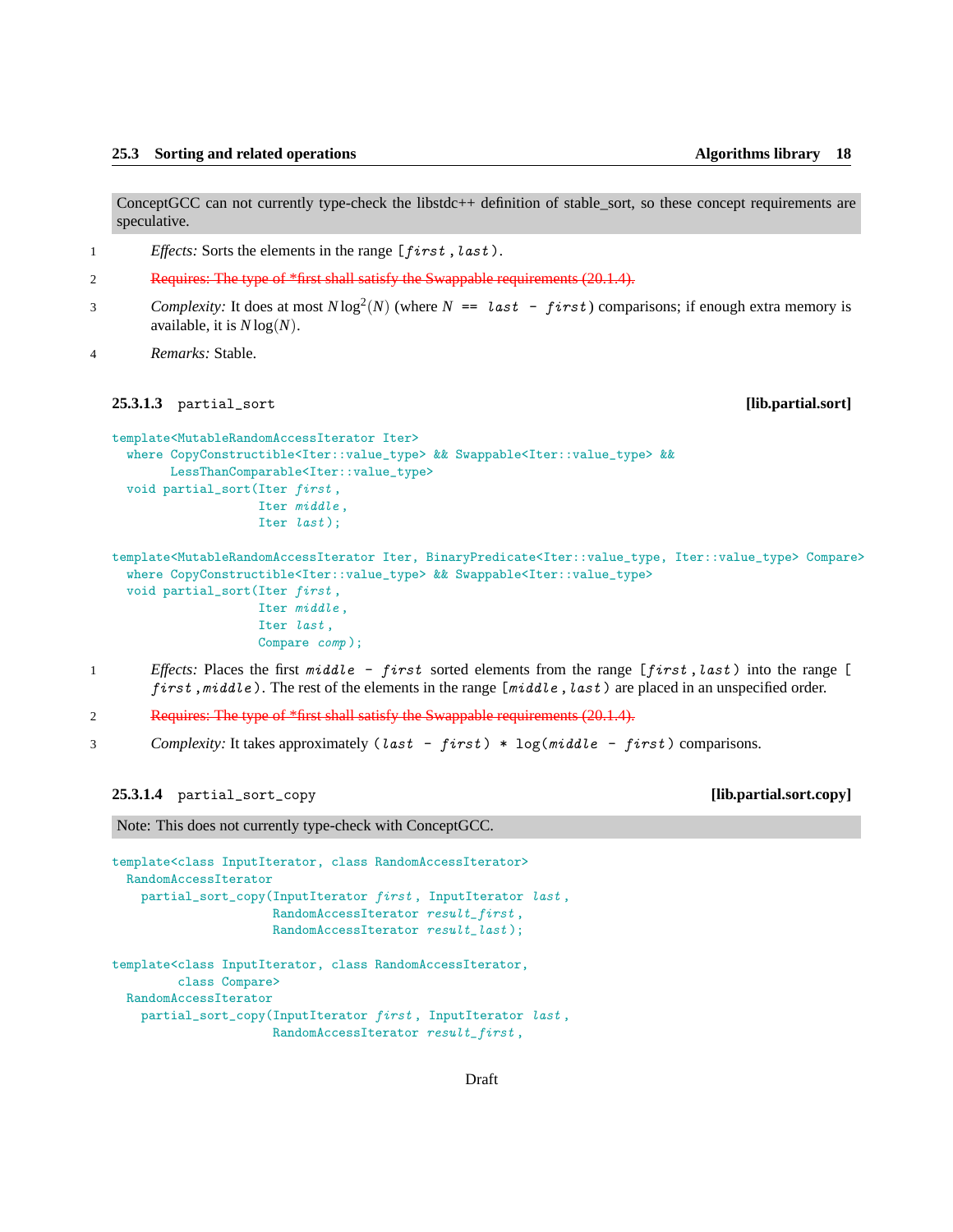RandomAccessIterator result\_last , Compare comp );

- 1 *Effects:* Places the first min(last first, result\_last result\_first) sorted elements into the range  $[result\_first, result\_first + min(last - first, result\_last - result\_first$  ).
- 2 *Returns:* The smaller of: result\_last or result\_first + (last first).
- 3 *Requires:* The type of \*result\_first shall satisfy the Swappable requirements (**??**).
- 4 *Complexity:* Approximately (last first) \*  $log(minlast first, result\_last result\_first))$ comparisons.

# **25.3.2 Nth element [lib.alg.nth.element]**

```
template<MutableRandomAccessIterator Iter>
  where Swappable<Iter::value_type> && Assignable<Iter::reference> &&
        CopyConstructible<Iter::value_type> && LessThanComparable<Iter::value_type>
  void nth_element(Iter first , Iter nth ,
                   Iter last);
```

```
template<MutableRandomAccessIterator Iter, BinaryPredicate<Iter::value_type, Iter::value_type> Compare>
  where Swappable<Iter::value_type> && Assignable<Iter::reference> &&
        CopyConstructible<Iter::value_type>
  void nth_element(Iter first , Iter nth ,
                   Iter last, Compare comp);
```
1 After nth\_element the element in the position pointed to by  $nth$  is the element that would be in that position if the whole range were sorted. Also for any iterator i in the range [first, nth) and any iterator j in the range  $[nth, last)$  it holds that:  $\frac{1}{i}$   $\Rightarrow$   $\ast$ j) or comp  $\ast$ j,  $\ast$ i) == false.

2 Requires: The type of \*first shall satisfy the Swappable requirements (20.1.4).

3 *Complexity:* Linear on average.

# <span id="page-18-0"></span>**25.3.3 Binary search [lib.alg.binary.search]**

1 All of the algorithms in this section are versions of binary search and assume that the sequence being searched is partitioned with respect to an expression formed by binding the search key to an argument of the implied or explicit comparison function. They work on non-random access iterators minimizing the number of comparisons, which will be logarithmic for all types of iterators. They are especially appropriate for random access iterators, because these algorithms do a logarithmic number of steps through the data structure. For non-random access iterators they execute a linear number of steps.

**25.3.3.1** lower\_bound **[lib.lower.bound]**

```
template<ForwardIterator Iter, class T>
 where LessThanComparable<Iter::value_type, T>
  Iter lower_bound(Iter first , Iter last ,
                   const T& value );
```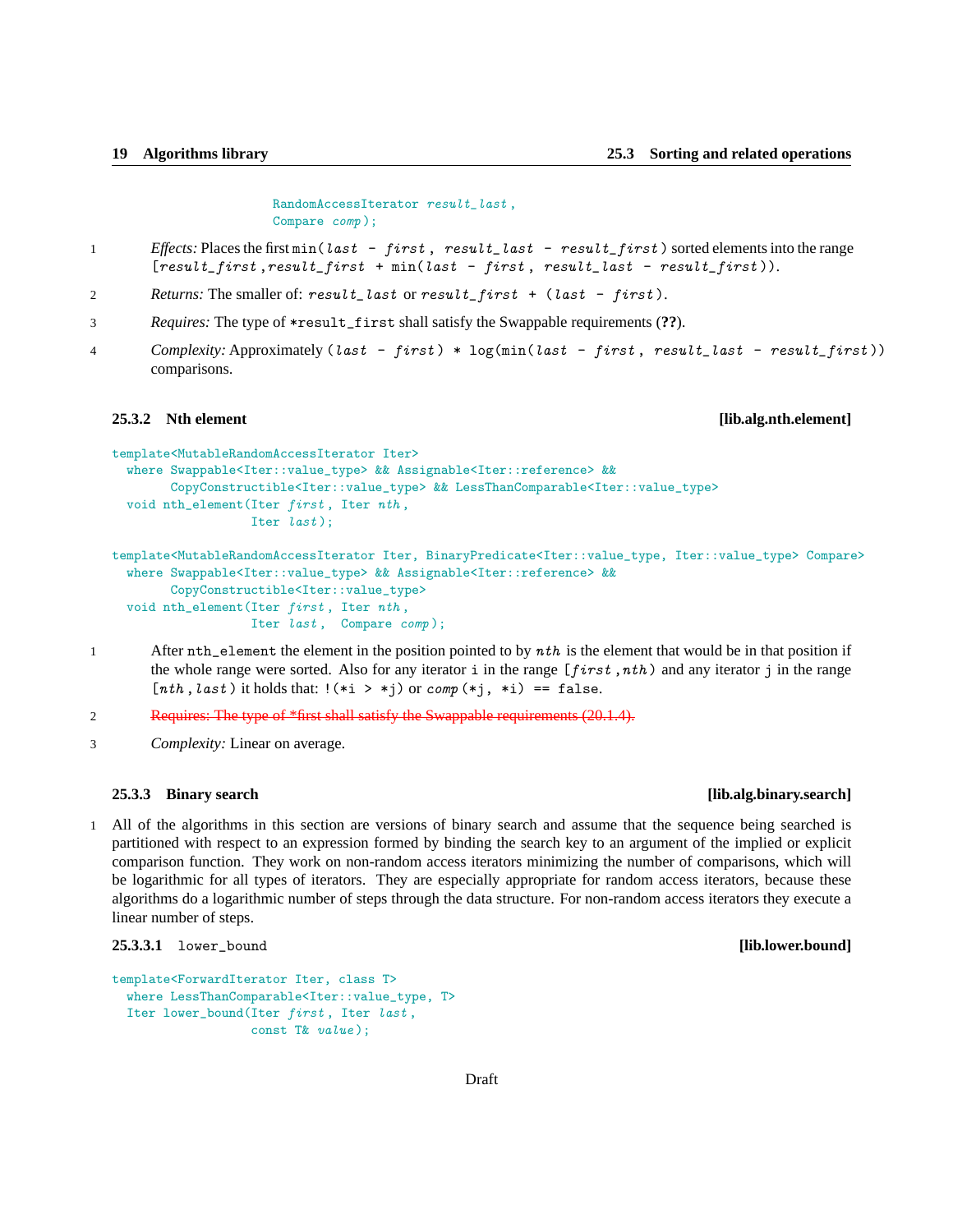```
template<ForwardIterator Iter, class T, BinaryPredicate<Iter::reference, T> Compare>
  Iter lower_bound(Iter first , Iter last ,
                   const T& value , Compare comp );
```
- 1 *Requires:* The elements e of [*first*, *last*) are partitioned with respect to the expression e < value or *comp* (e, value).
- 2 *Returns:* The furthermost iterator i in the range [first, last] such that for any iterator j in the range [first, i) the following corresponding conditions hold: \*j < value or comp (\*j, value) != false.
- 3 *Complexity:* At most  $\log(\text{last} \text{first}) + 1$  comparisons.

**25.3.3.2** upper\_bound **[lib.upper.bound]**

```
template<ForwardIterator Iter, class T>
 where LessThanComparable<T, Iter::reference>
 Iter upper_bound(Iter first , Iter last ,
                   const T& value );
```

```
template<ForwardIterator Iter, class T, BinaryPredicate<T, Iter::reference> Compare>
  Iter upper_bound(Iter first , Iter last ,
                   const T& value , Compare comp );
```
- 1 *Requires:* The elements e of [first, last) are partitioned with respect to the expression ! (value < e) or ! *comp* (value, e).
- 2 *Returns:* The furthermost iterator i in the range [first, last) such that for any iterator j in the range [first, i) the following corresponding conditions hold:  $!(value < *j)$  or  $comp(value, *j) == false$ .
- 3 *Complexity:* At most  $\log(\text{last} \text{first}) + 1$  comparisons.

```
25.3.3.3 equal_range [lib.equal.range]
```

```
template<ForwardIterator Iter, class T>
  where LessThanComparable<T, Iter::reference> &&
       LessThanComparable<Iter::reference, T>
 pair<Iter, Iter>
    equal_range(Iter first,
               Iter last, const T& value);
template<ForwardIterator Iter, class T, class Compare>
  where BinaryPredicate<Compare, T, Iter::reference> &&
       BinaryPredicate<Compare, Iter::reference, T>
 pair<Iter, Iter>
    equal_range(Iter first,
                Iter last , const T& value ,
```
Compare comp );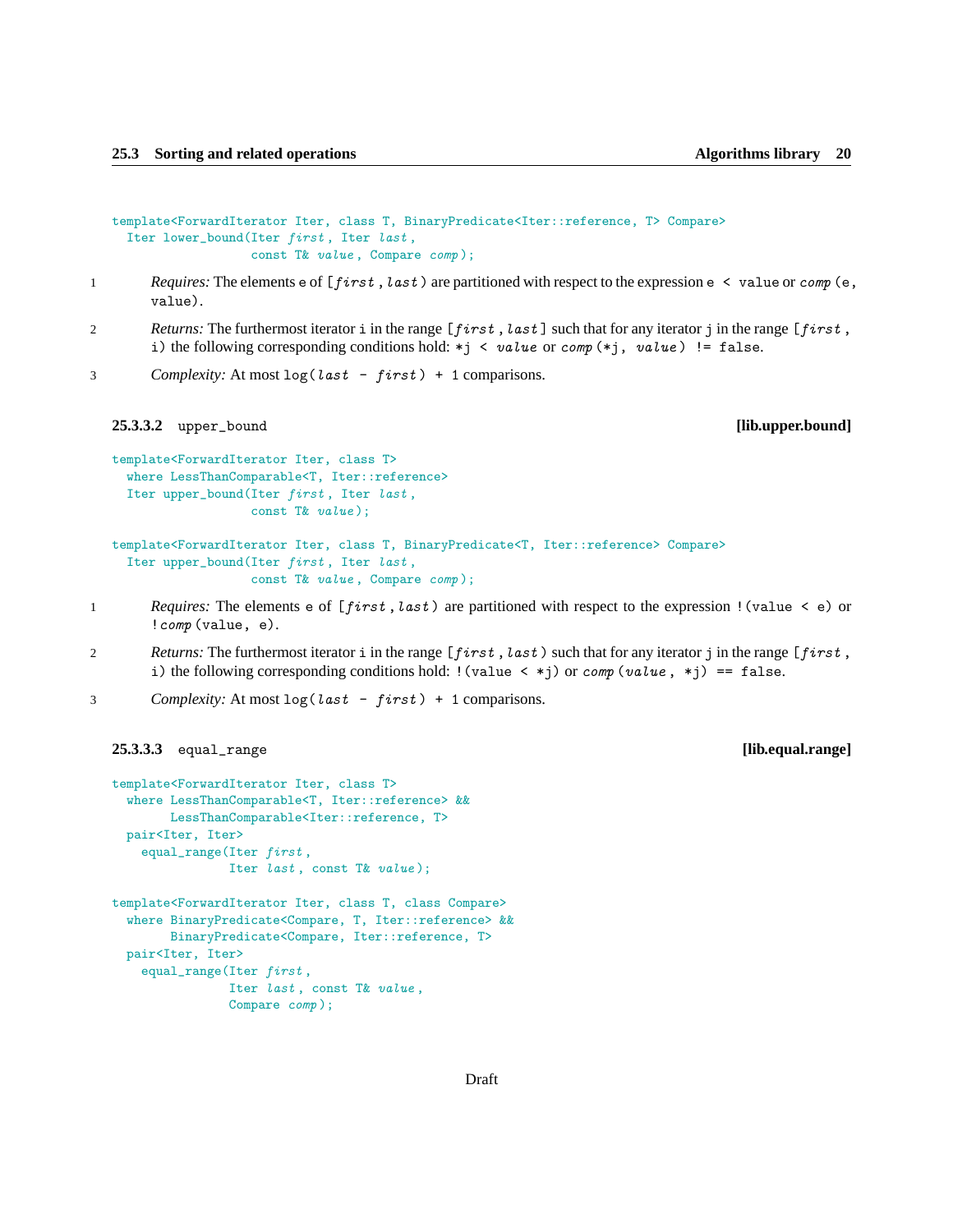1 *Requires:* The elements e of [first, last) are partitioned with respect to the expressions e < value and ! (value  $\leq$  e) or comp (e, value) and ! comp (value, e). Also, for all elements e of [first, last), e  $\langle$  value implies ! (value  $\langle$  e) or *comp* (e, value) implies ! *comp* (value, e).

2 *Returns:*

```
make_pair(lower_bound(first, last, value),
         upper_bound(first, last, value))
```
or

```
make_pair(lower_bound(first, last, value, comp),
         upper_bound(first, last, value, comp))
```
3 *Complexity:* At most 2  $*$  log(*last* - *first*) + 1 comparisons.

**25.3.3.4** binary\_search **[lib.binary.search]**

```
template<ForwardIterator Iter, class T>
  where LessThanComparable<T, Iter::reference> &&
        LessThanComparable<Iter::reference, T>
 bool binary_search(ForwardIterator first , ForwardIterator last ,
                     const T& value );
```

```
template<ForwardIterator Iter, class T, class Compare>
  where BinaryPredicate<Compare, T, Iter::reference> &&
        BinaryPredicate<Compare, Iter::reference, T>
 bool binary_search(Iter first , Iter last ,
                     const T& value , Compare comp );
```
- 1 *Requires:* The elements e of [*first*, *last*) are partitioned with respect to the expressions e < value and ! (value  $\leq$  e) or comp (e, value) and ! comp (value, e). Also, for all elements e of [first, last), e < value implies !(value < e) or comp (e, value) implies !comp (value, e).
- 2 *Returns:* true if there is an iterator i in the range [first, last) that satisfies the corresponding conditions:  $!(*i \lt value)$  &&  $!(value \lt *i)$  or comp  $(*i, value) == false$  && comp  $(value, *i) ==$ false.
- 3 *Complexity:* At most  $\log(\text{last} \text{first}) + 2$  comparisons.

### **25.3.4 Merge [lib.alg.merge]**

```
template<InputIterator InIter1, InputIterator InIter2,
         OutputIterator<InIter1::value_type> OutIter>
  where SameType<InIter1::value_type, InIter2::value_type> &&
        LessThanComparable<InIter1::value_type>
  OutIter merge(InIter1 first1 , InIter1 last1 ,
                InIter2 first2 , InIter2 last2 ,
                OutIter result );
```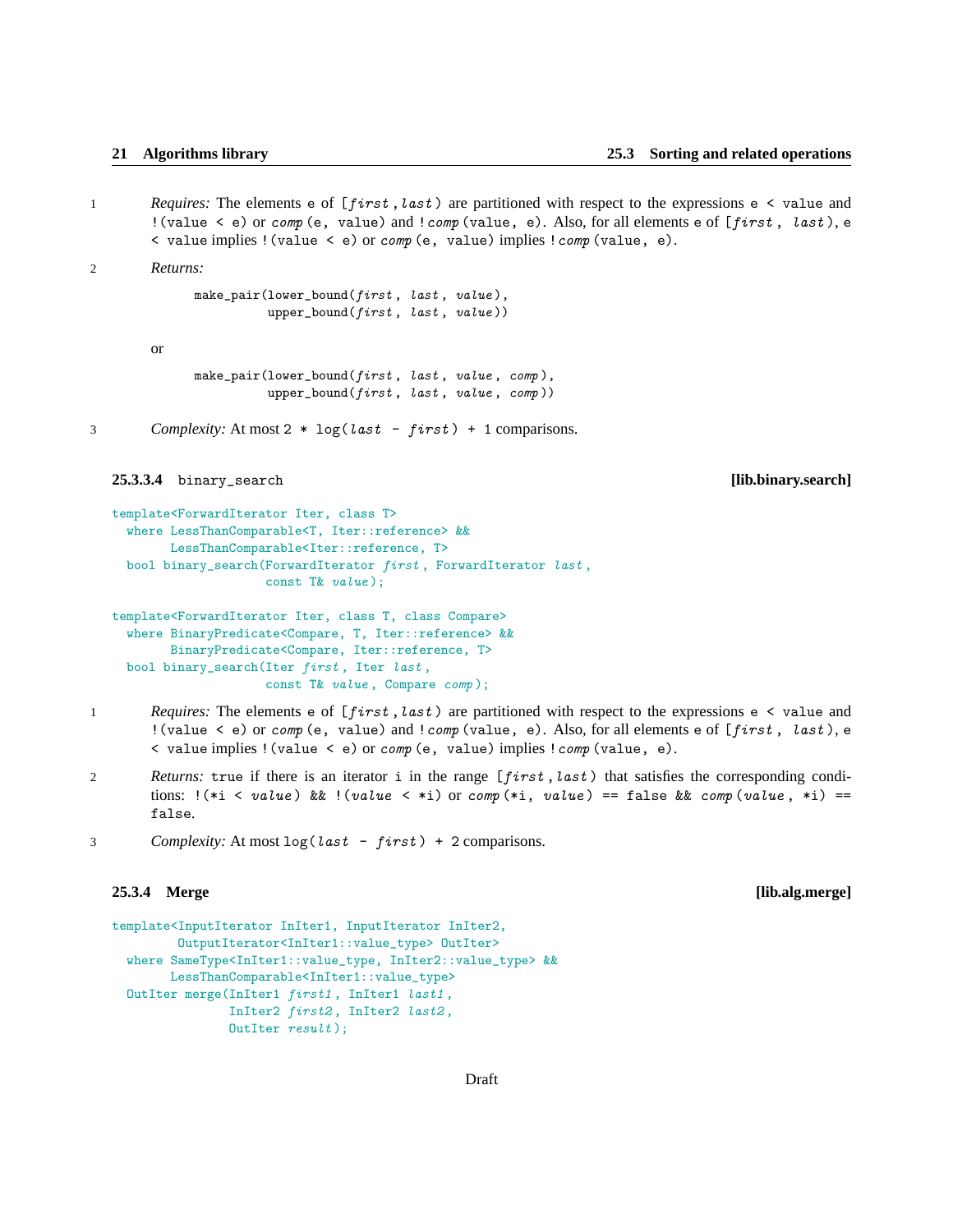```
template<InputIterator InIter1, InputIterator InIter2,
         OutputIterator<InIter1::value_type> OutIter,
         BinaryPredicate<InIter1::value_type, InIter2::value_type> Compare>
 where SameType<InIter1::value_type, InIter2::value_type>
 OutIter
   merge(InIter1 first1 , InIter1 last1 ,
          InIter2 first2 , InIter2 last2 ,
          OutIter result , Compare comp );
```
- 1 *Effects:* Merges two sorted ranges [first1, last1) and [first2, last2) into the range [result, result +  $(last1 - first1) + (last2 - first2)).$
- 2 The resulting range shall not overlap with either of the original ranges. The list will be sorted in non-decreasing order according to the ordering defined by *comp*; that is, for every iterator i in [first, last) other than first, the condition  $*$   $\times$   $*($   $-$  1) or *comp*  $(*$   $\mathbf{i}$ ,  $*($   $\mathbf{i}$  - 1) will be false.
- $3$  *Returns: result* +  $(last1 first1) + (last2 first2)$ .
- 4 *Complexity:* At most (last1 first1 ) + (last2 first2 ) 1 comparisons.
- 5 *Remarks:* Stable.

```
template<MutableBidirectionalIterator Iter>
  where Swappable<Iter::value_type> && CopyConstructible<Iter::value_type> &&
        Assignable<Iter::value_type> && LessThanComparable<Iter::value_type>
  void inplace_merge(Iter first ,
                     Iter middle ,
                     Iter last);
template<MutableBidirectionalIterator Iter, BinaryPredicate<Iter::value_type, Iter::value_type> Compare>
  where Swappable<Iter::value_type> && CopyConstructible<Iter::value_type> &&
        Assignable<Iter::value_type>
 void inplace_merge(Iter first ,
                     Iter middle ,
                     Iter last, Compare comp);
```
At present, ConceptGCC can not type-check this algorithm, so the concept constraints are speculative.

- 6 *Effects:* Merges two sorted consecutive ranges [first, middle) and [middle, last), putting the result of the merge into the range  $[first, last)$ . The resulting range will be in non-decreasing order; that is, for every iterator i in [first, last) other than first, the condition  $*_i \lt * (i - 1)$  or, respectively, comp  $(*i, * (i - 1))$ - 1)) will be false.
- 7 Requires: The type of \*first shall satisfy the Swappable requirements (20.1.4).
- 8 *Complexity:* When enough additional memory is available, (last first) 1 comparisons. If no additional memory is available, an algorithm with complexity  $N \log(N)$  (where N is equal to last  $-$  first) may be used.
- 9 *Remarks:* Stable.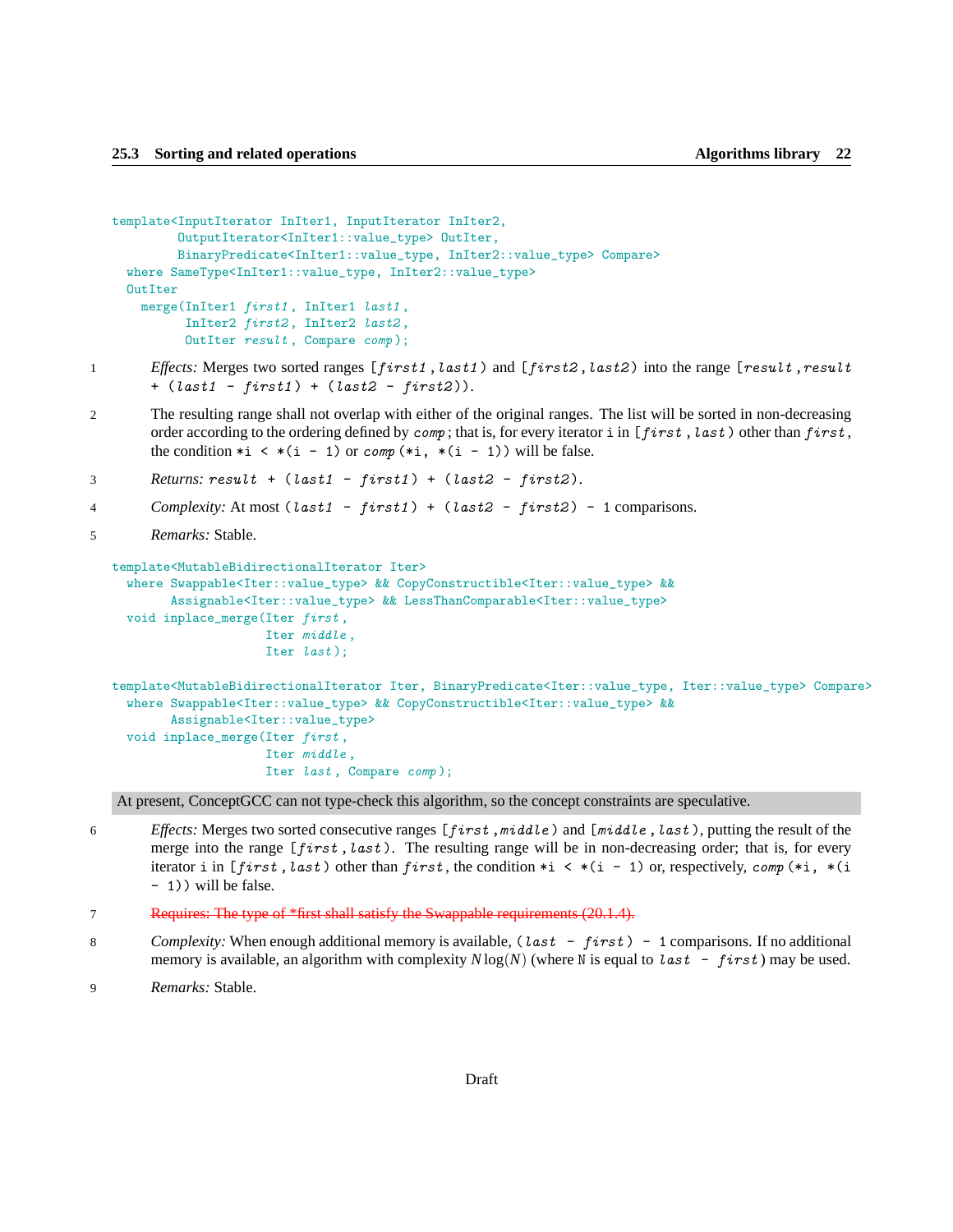### **25.3.5 Set operations on sorted structures [lib.alg.set.operations]**

1 This section defines all the basic set operations on sorted structures. They also work with multisets (**??**) containing multiple copies of equivalent elements. The semantics of the set operations are generalized to multisets in a standard way by defining set\_union() to contain the maximum number of occurrences of every element, set\_intersection() to contain the minimum, and so on.

**25.3.5.1** includes **[lib.includes]**

```
template<InputIterator Iter1, InputIterator Iter2>
  where SameType<Iter1::value_type, Iter2::value_type> && LessThanComparable<Iter1::value_type>
 bool includes(Iter1 first1 , Iter1 last1 ,
                Iter2 first2, Iter2 last2);
```
template<InputIterator Iter1, InputIterator Iter2, BinaryPredicate<Iter1::value\_type, Iter2::value\_type> Compare> where SameType<Iter1::value\_type, Iter2::value\_type> bool includes(Iter1 first1 , Iter1 last1 , Iter2 first2, Iter2 last2, Compare comp );

1 *Returns:* true if every element in the range [first2, last2) is contained in the range [first1, last1). Returns false otherwise.

```
2 Complexity: At most 2 * ((last1 - first1) + (last2 - first2)) - 1 comparisons.
```
# **25.3.5.2** set\_union **[lib.set.union]**

```
template<InputIterator InIter1, InputIterator InIter2,
         OutputIterator<InIter1::value_type> OutIter>
  where SameType<InIter1::value_type, InIter2::value_type> &&
       LessThanComparable<InIter1::value_type>
  OutIter
    set_union(InIter1 first1, InIter1 last1,
              InIter2 first2, InIter2 last2,
              OutIter result);
template<InputIterator InIter1, InputIterator InIter2,
         OutputIterator<InIter1::value_type> OutIter,
         BinaryPredicate<InIter1::value_type, InIter2::value_type> Compare>
  where SameType<InIter1::value_type, InIter2::value_type>
  OutTter
    set_union(InIter1 first1, InIter1 last1,
              InIter2 first2 , InIter2 last2 ,
              OutIter result , Compare comp );
```
- 1 *Effects:* Constructs a sorted union of the elements from the two ranges; that is, the set of elements that are present in one or both of the ranges.
- 2 *Requires:* The resulting range shall not overlap with either of the original ranges.
- 3 *Returns:* The end of the constructed range.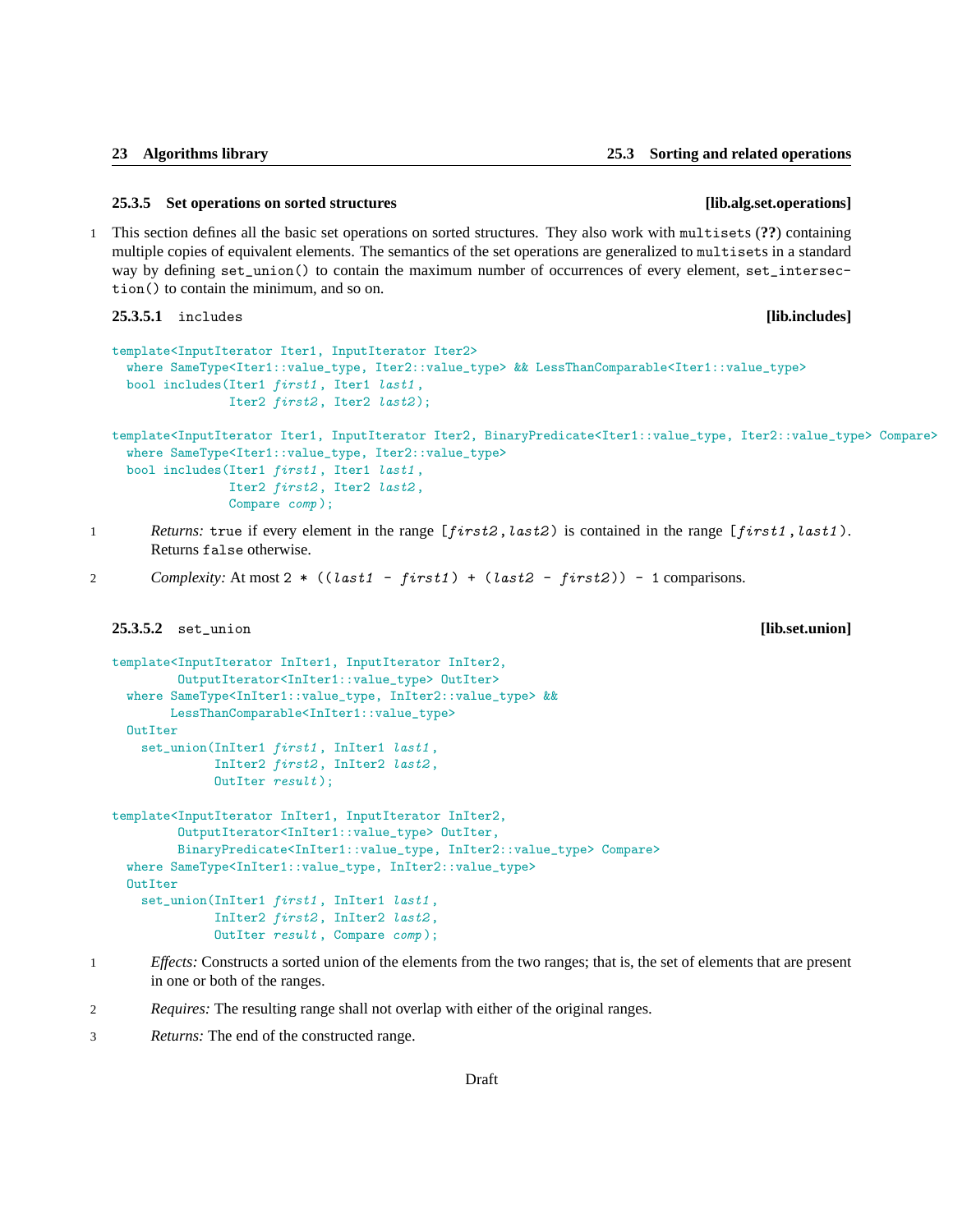4 *Complexity:* At most 2  $*($  (*last1* - *first1*) + (*last2* - *first2*)) - 1 comparisons.

5 *Remarks:* If [first1,last1) contains *m* elements that are equivalent to each other and [first2,last2) contains *n* elements that are equivalent to them, then all *m* elements from the first range shall be copied to the output range, in order, and then  $\max(n-m,0)$  elements from the second range shall be copied to the output range, in order.

# **25.3.5.3** set\_intersection **[lib.set.intersection]**

```
template<InputIterator InIter1, InputIterator InIter2,
         OutputIterator<InIter1::value_type> OutIter>
  where SameType<InIter1::value_type, InIter2::value_type> &&
       LessThanComparable<InIter1::value_type>
 OutIter
    set_intersection(InIter1 first1, InIter1 last1,
                     InIter2 first2 , InIter2 last2 ,
                     OutIter result );
template<InputIterator InIter1, InputIterator InIter2,
         OutputIterator<InIter1::value_type> OutIter,
         BinaryPredicate<InIter1::value_type, InIter2::value_type> Compare>
  where SameType<InIter1::value_type, InIter2::value_type>
 OutTter
   set_intersection(InIter1 first1, InIter1 last1,
                     InIter2 first2 , InIter2 last2 ,
                     OutIter result , Compare comp );
```
- 1 *Effects:* Constructs a sorted intersection of the elements from the two ranges; that is, the set of elements that are present in both of the ranges.
- 2 *Requires:* The resulting range shall not overlap with either of the original ranges.
- 3 *Returns:* The end of the constructed range.

```
4 Complexity: At most 2 * ((last1 - first1 ) + (last2 - first2 )) - 1 comparisons.
```
5 *Remarks:* If [first1,last1) contains *m* elements that are equivalent to each other and [first2,last2) contains *n* elements that are equivalent to them, the first  $\min(m, n)$  elements shall be copied from the first range to the output range, in order.

# **25.3.5.4** set\_difference **[lib.set.difference]**

```
template<InputIterator InIter1, InputIterator InIter2,
        OutputIterator<InIter1::value_type> OutIter>
 where SameType<InIter1::value_type, InIter2::value_type> &&
       LessThanComparable<InIter1::value_type>
 OutIter
   set_difference(InIter1 first1, InIter1 last1,
                   InIter2 first2 , InIter2 last2 ,
```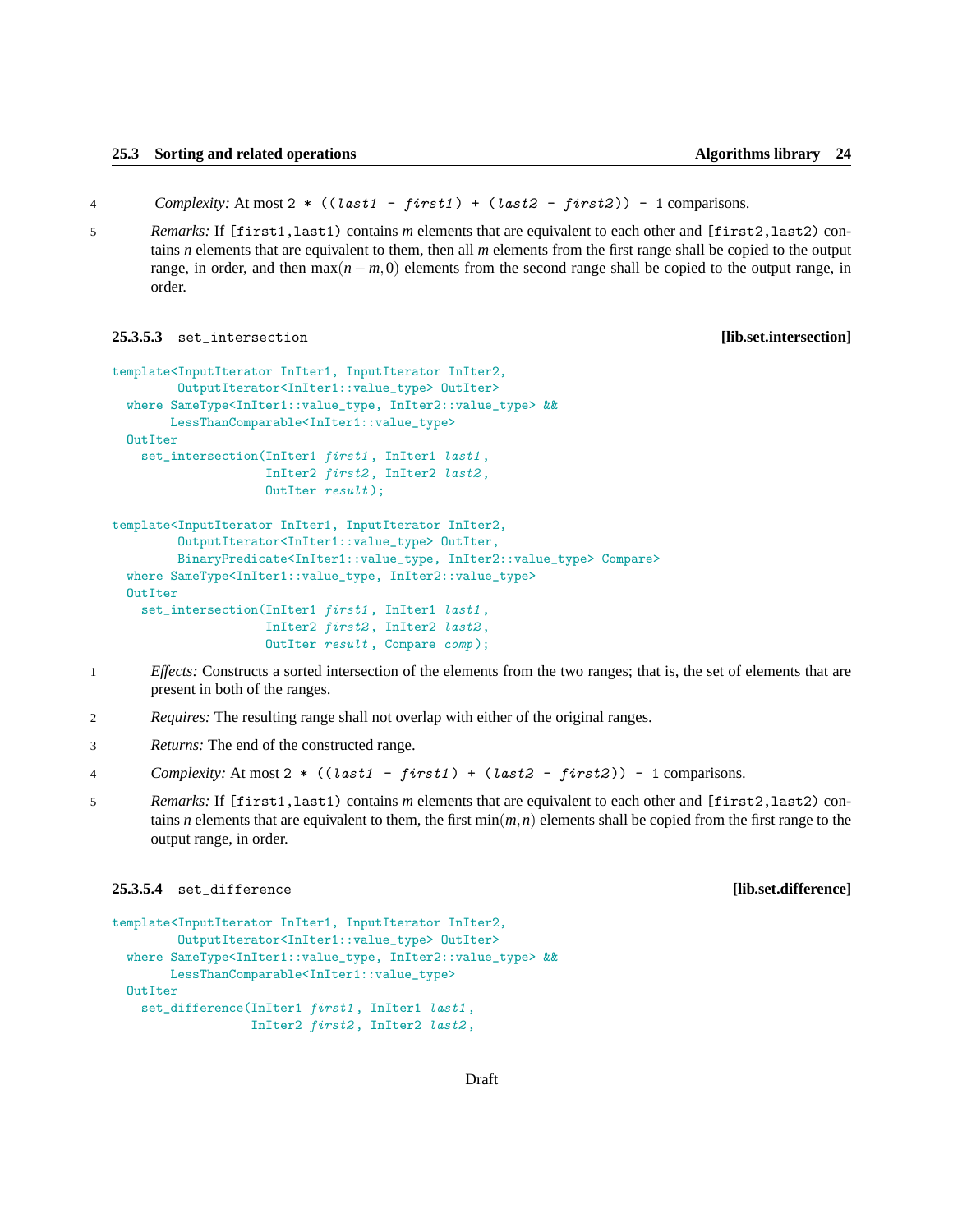### OutIter result );

```
template<InputIterator InIter1, InputIterator InIter2,
         OutputIterator<InIter1::value_type> OutIter,
         BinaryPredicate<InIter1::value_type, InIter2::value_type> Compare>
 where SameType<InIter1::value_type, InIter2::value_type>
 OutTter
   set_difference(InIter1 first1, InIter1 last1,
                   InIter2 first2 , InIter2 last2 ,
                   OutIter result , Compare comp );
```
- 1 *Effects:* Copies the elements of the range [first1, last1) which are not present in the range [first2, last2 ) to the range beginning at result. The elements in the constructed range are sorted.
- 2 *Requires:* The resulting range shall not overlap with either of the original ranges.
- 3 *Returns:* The end of the constructed range.
- 4 *Complexity:* At most 2 \* ((last1 first1 ) + (last2 first2 )) 1 comparisons.
- 5 *Remarks:* If [first1,last1) contains *m* elements that are equivalent to each other and [first2,last2) contains *n* elements that are equivalent to them, the last  $max(m - n, 0)$  elements from [first1,last1) shall be copied to the output range.

### **25.3.5.5** set\_symmetric\_difference **[lib.set.symmetric.difference]**

```
template<InputIterator InIter1, InputIterator InIter2,
         OutputIterator<InIter1::value_type> OutIter>
 where SameType<InIter1::value_type, InIter2::value_type> &&
       LessThanComparable<InIter1::value_type>
 OutIter
    set_symmetric_difference(InIter1 first1 , InIter1 last1 ,
                             InIter2 first2 , InIter2 last2 ,
                             OutIter result);
template<InputIterator InIter1, InputIterator InIter2,
         OutputIterator<InIter1::value_type> OutIter,
         BinaryPredicate<InIter1::value_type, InIter2::value_type> Compare>
  where SameType<InIter1::value_type, InIter2::value_type>
  OutIter
    set_symmetric_difference(InIter1 first1, InIter1 last1,
                             InIter2 first2 , InIter2 last2 ,
                             OutIter result , Compare comp );
```
- 1 *Effects:* Copies the elements of the range [first1, last1) which are not present in the range [first2, last2 ), and the elements of the range  $[first2, last2)$  which are not present in the range  $[first1, last1)$  to the range beginning at result. The elements in the constructed range are sorted.
- 2 *Requires:* The resulting range shall not overlap with either of the original ranges.
- 3 *Returns:* The end of the constructed range.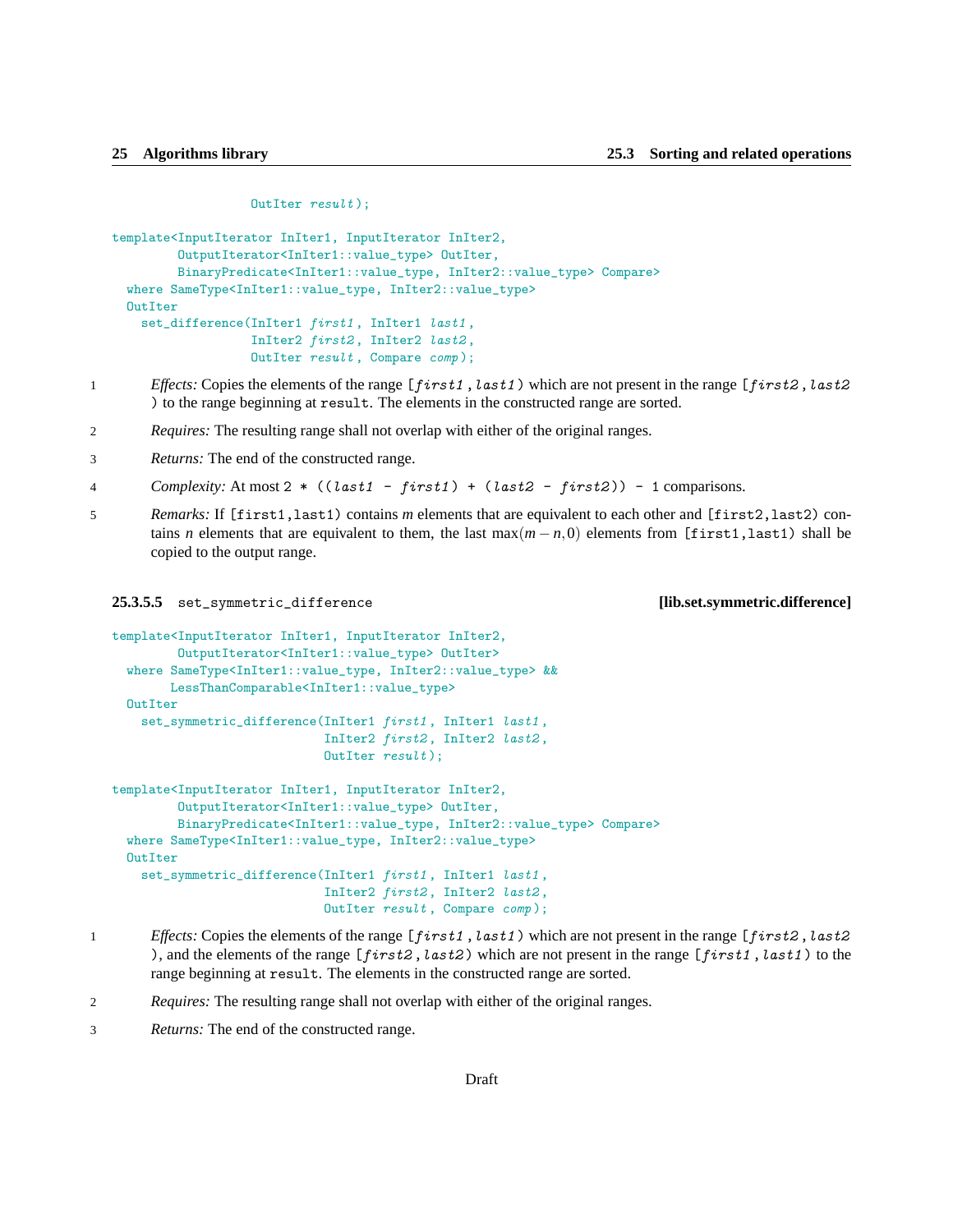- 4 *Complexity:* At most 2 \* ((last1 first1 ) + (last2 first2 )) 1 comparisons.
- 5 *Remarks:* If [first1,last1) contains *m* elements that are equivalent to each other and [first2,last2) contains *n* elements that are equivalent to them, then  $|m - n|$  of those elements shall be copied to the output range: the last  $m - n$  of these elements from [first1,last1) if  $m > n$ , and the last  $n - m$  of these elements from  $[first2, last2)$  if  $m < n$ .

### **25.3.6 Heap operations [lib.alg.heap.operations]**

- 1 A *heap* is a particular organization of elements in a range between two random access iterators [a,b). Its two key properties are:
	- (1) There is no element greater than \*a in the range and
	- (2)  $*$ a may be removed by pop\_heap(), or a new element added by push\_heap(), in  $\mathcal{O}(\log(N))$  time.
- 2 These properties make heaps useful as priority queues.
- 3 make\_heap() converts a range into a heap and sort\_heap() turns a heap into a sorted sequence.

**25.3.6.1** push\_heap **[lib.push.heap]**

```
template<MutableRandomAccessIterator Iter>
  where CopyConstructible<Iter::value_type> && LessThanComparable<Iter::value_type>
 void push_heap(Iter first, Iter last);
```

```
template<MutableRandomAccessIterator Iter, BinaryPredicate<Iter::value_type, Iter::value_type> Compare>
  where CopyConstructible<Iter::value_type>
 void push_heap(Iter first , Iter last ,
                 Compare comp );
```
Note: It seems like this should use Swappable, and make the CopyConstructible requirement unnecessary.

- 1 *Effects:* Places the value in the location  $last 1$  into the resulting heap  $[first, last)$ .
- 2 *Requires:* The range [first, last 1) shall be a valid heap.
- 3 *Complexity:* At most log(last first ) comparisons.

# **25.3.6.2** pop\_heap **[lib.pop.heap]**

```
template<MutableRandomAccessIterator Iter>
  where CopyConstructible<Iter::value_type> && Swappable<Iter::value_type> &&
       LessThanComparable<Iter::value_type>
 void pop_heap(Iter first, Iter last);
template<MutableRandomAccessIterator Iter, BinaryPredicate<Iter::value_type, Iter::value_type> Compare>
  where CopyConstructible<Iter::value_type> && Swappable<Iter::value_type>
 void pop_heap(Iter first , Iter last ,
```
Compare comp );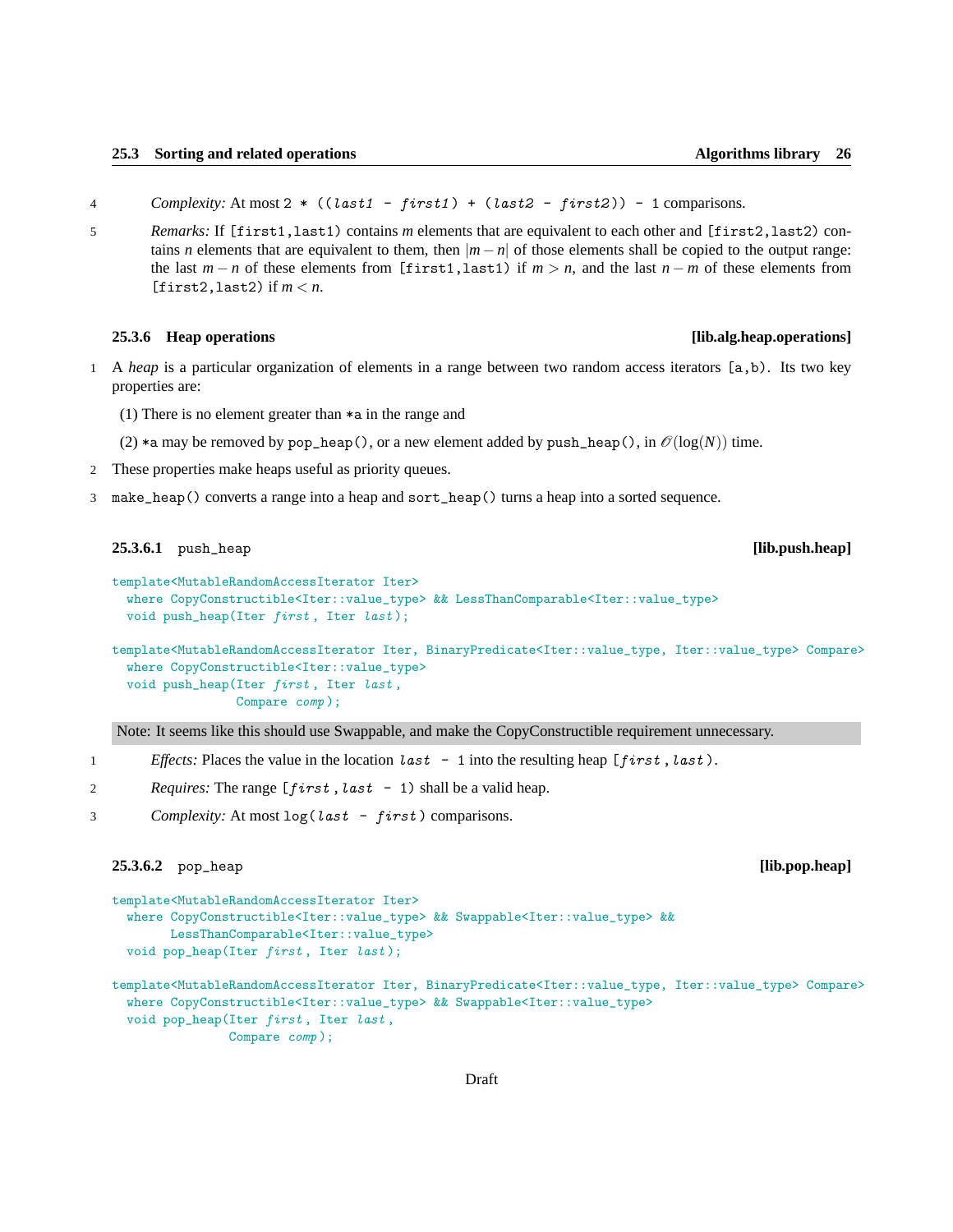The libstdc++ implementation of this routine does not use swap() like it should, but it does type-check. Note: We may be able to eliminate the CopyConstructible requirement.

- 1 *Effects:* Swaps the value in the location first with the value in the location last 1 and makes [first, last - 1) into a heap.
- 2 *Requires:* The range [first, last) shall be a valid heap. The type of \*first shall satisfy the Swappable requirements (20.1.4).
- 3 *Complexity:* At most 2 \* log(last first ) comparisons.

# **25.3.6.3** make\_heap **[lib.make.heap]**

```
template<MutableRandomAccessIterator Iter>
 where CopyConstructible<Iter::value_type> &&
       LessThanComparable<Iter::value_type>
 void make_heap(Iter first, Iter last);
```

```
template<MutableRandomAccessIterator Iter, BinaryPredicate<Iter::value_type, Iter::value_type> Compare>
  where CopyConstructible<Iter::value_type>
 void make_heap(Iter first , Iter last ,
                 Compare comp );
```
Note: Should we use Swappable instead of CopyConstructible here?

1 *Effects:* Constructs a heap out of the range [first, last).

2 *Complexity:* At most 3  $*(last - first)$  comparisons.

# **25.3.6.4** sort\_heap **[lib.sort.heap]**

```
template<MutableRandomAccessIterator Iter>
  where CopyConstructible<Iter::value_type> && Swappable<Iter::value_type> &&
       LessThanComparable<Iter::value_type>
 void sort_heap(Iter first, Iter last);
```

```
template<MutableRandomAccessIterator Iter, BinaryPredicate<Iter::value_type, Iter::value_type> Compare>
  where CopyConstructible<Iter::value_type> && Swappable<Iter::value_type>
 void sort_heap(Iter first, Iter last,
                Compare comp );
```
1 *Effects:* Sorts elements in the heap [first, last).

```
2 Requires: The type of *first shall satisfy the Swappable requirements (20.1.4).
```
3 *Complexity:* At most  $N \log(N)$  comparisons (where  $N == last - first$ ).

# **25.3.7 Minimum and maximum [lib.alg.min.max]**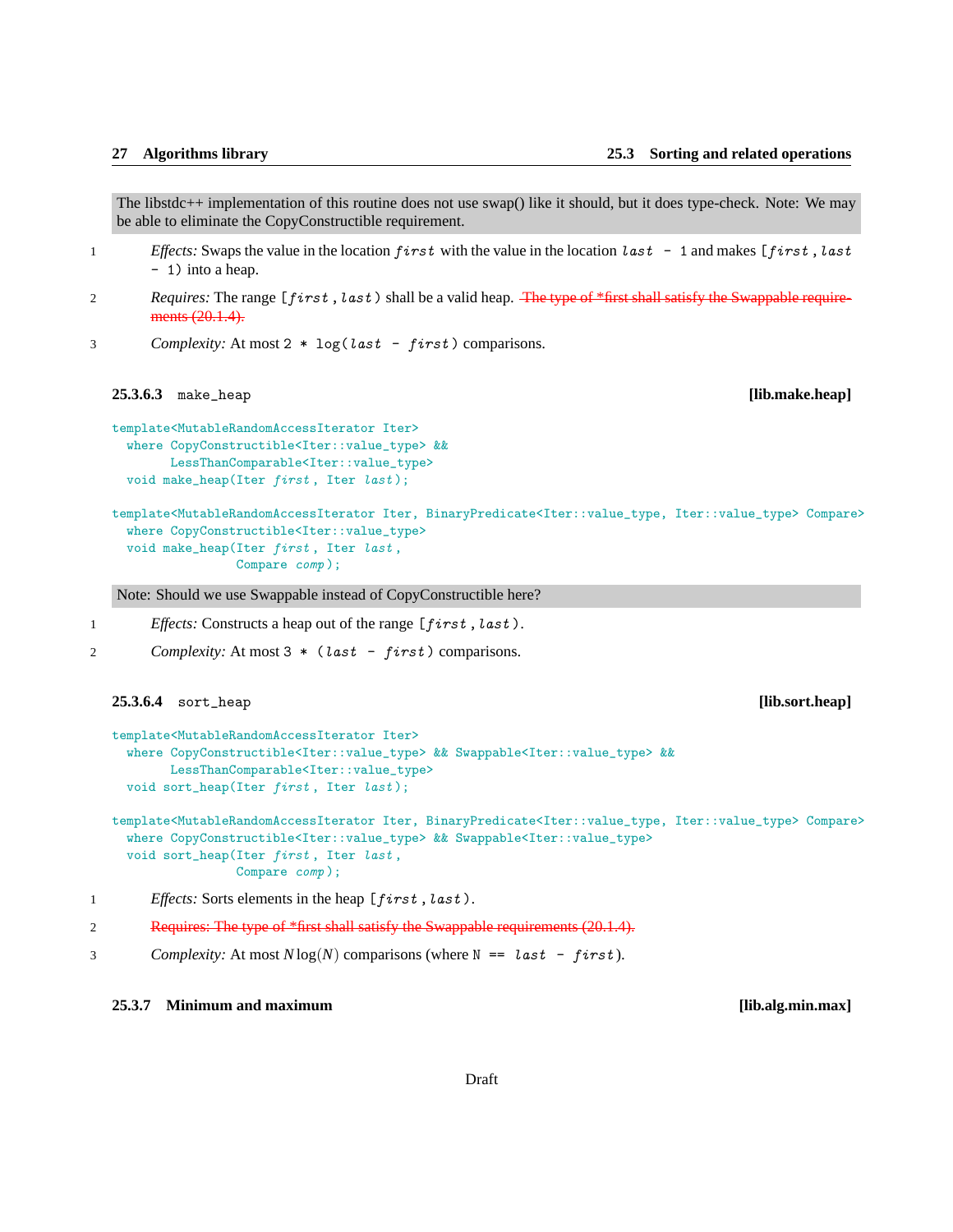```
template<LessThanComparable T> const T& min(const T& a, const T& b);
template<class T, BinaryPredicate<T, T> Compare>
  const T& min(const T& a, const T& b, Compare comp);
```
- 1 Requires: Type T is LessThanComparable (20.1.2).
- 2 *Returns:* The smaller value.

3 *Remarks:* Returns the first argument when the arguments are equivalent.

```
template<LessThanComparable T> const T& max(const T& a, const T& b);
template<class T, BinaryPredicate<T, T> Compare>
  const T& max(const T& a, const T& b, Compare comp);
```
4 Requires: Type T is LessThanComparable (20.1.2).

5 *Returns:* The larger value.

6 *Remarks:* Returns the first argument when the arguments are equivalent.

```
template<ForwardIterator Iter>
  where LessThanComparable<Iter::reference>
 Iter min_element(Iter first, Iter last);
```

```
template<ForwardIterator Iter, BinaryPredicate<Iter::reference, Iter::reference> Compare>
  Iter min_element(Iter first, Iter last,
                   Compare comp );
```
- *Returns:* The first iterator i in the range [first, last) such that for any iterator j in the range [first, last ) the following corresponding conditions hold:  $!(*j \lt *i)$  or comp  $(*j, *i)$  == false. Returns last if  $first == last$ .
- 8 *Complexity:* Exactly max ((last first) 1, 0) applications of the corresponding comparisons.

```
template<ForwardIterator Iter>
  where LessThanComparable<Iter::reference>
 Iter max_element(Iter first, Iter last);
```

```
template<ForwardIterator Iter, BinaryPredicate<Iter::reference, Iter::reference> Compare>
 Iter max_element(Iter first , Iter last ,
                   Compare comp );
```
- 9 *Returns:* The first iterator i in the range [first, last) such that for any iterator j in the range [first, last ) the following corresponding conditions hold:  $!(*i < *j)$  or comp  $(*i, *j) == false$ . Returns last if  $first == last$ .
- 10 *Complexity:* Exactly max ((last first) 1, 0) applications of the corresponding comparisons.

# **25.3.8 Lexicographical comparison [lib.alg.lex.comparison]**

```
template<InputIterator Iter1, InputIterator Iter2>
  where LessThanComparable<Iter1::reference, Iter2::reference> &&
        LessThanComparable<Iter2::reference, Iter1::reference>
```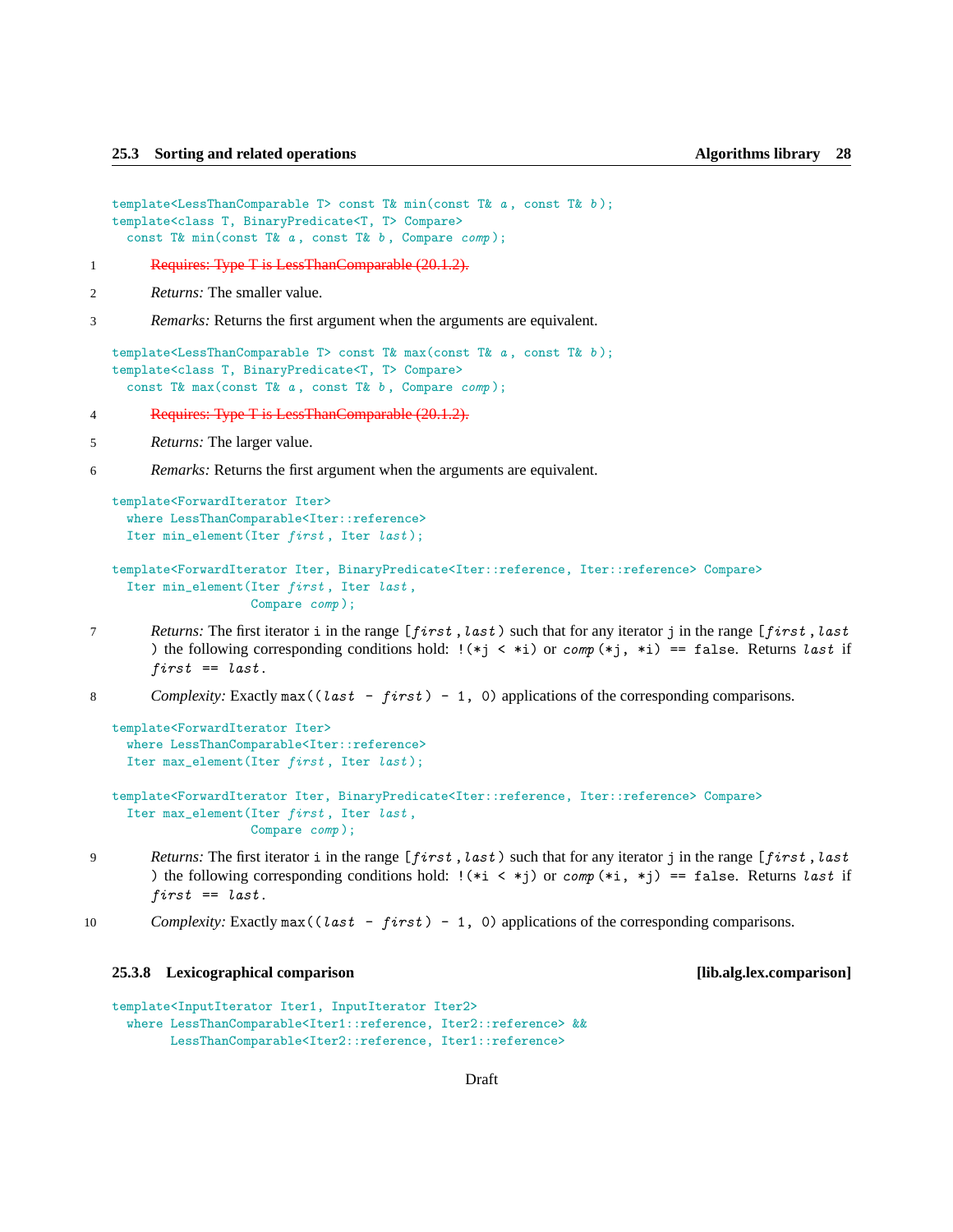```
bool
   lexicographical_compare(Iter1 first1 , Iter1 last1 ,
                            Iter2 first2, Iter2 last2);
template<InputIterator Iter1, InputIterator Iter2, class Compare>
  where BinaryPredicate<Compare, Iter1::reference, Iter2::reference> &&
        BinaryPredicate<Compare, Iter2::reference, Iter1::reference>
 bool
    lexicographical_compare(Iter1 first1 , Iter1 last1 ,
                            Iter2 first2, Iter2 last2,
                            Compare comp );
```
1 *Returns:* true if the sequence of elements defined by the range [first1, last1) is lexicographically less than the sequence of elements defined by the range  $[first2, last2]$ .

Returns false otherwise.

- 2 *Complexity:* At most  $2 * min((last1 first1))$ ,  $(last2 first2))$  applications of the corresponding comparison.
- 3 *Remarks:* If two sequences have the same number of elements and their corresponding elements are equivalent, then neither sequence is lexicographically less than the other. If one sequence is a prefix of the other, then the shorter sequence is lexicographically less than the longer sequence. Otherwise, the lexicographical comparison of the sequences yields the same result as the comparison of the first corresponding pair of elements that are not equivalent.

```
for ( ; first1 != last1 && first2 != last2 ; +first1, +first2) {
  if (*first1 < *first2) return true;
  if (*first2 < *first1) return false;
}
return first1 == last1 && first2 != last2;
```
### **25.3.9 Permutation generators [lib.alg.permutation.generators]**

```
template<MutableBidirectionalIterator Iter>
  where Swappable<Iter::value_type> &&
        LessThanComparable<Iter::reference>
 bool next_permutation(Iter first ,
                        Iter last);
```
template<MutableBidirectionalIterator Iter, BinaryPredicate<Iter::reference, Iter::reference> Compare> where Swappable<Iter::value\_type> bool next\_permutation(Iter first , Iter *last*, Compare *comp*);

1 *Effects:* Takes a sequence defined by the range  $[first, last)$  and transforms it into the next permutation. The next permutation is found by assuming that the set of all permutations is lexicographically sorted with respect to operator< or comp . If such a permutation exists, it returns true. Otherwise, it transforms the sequence into the smallest permutation, that is, the ascendingly sorted one, and returns false.